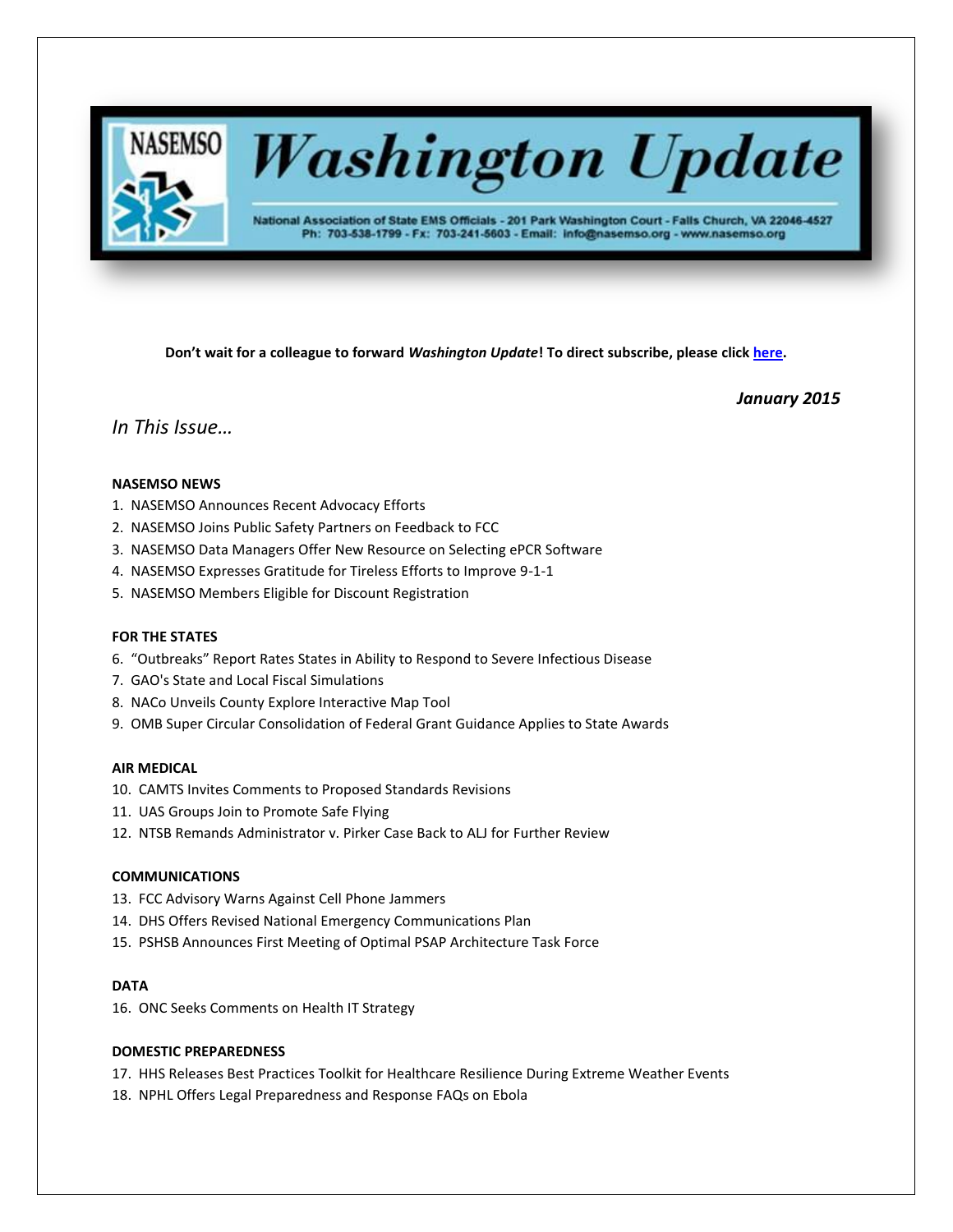NASEMSO Washington Update **2015**

- 19. CDC Maintains EMS Guidance on Approach to EVD
- 20. USDOT Safety Advisory: Packaging and Handling EVD Contaminated Waste
- 21. US Army Helps Develop Air Medical Containment System Used Against Ebola
- 22. New IOM Workshop Report Highlights PAPR Effectiveness
- 23. NIOSH and OSHA Provide New Resource to Help Ebola Responders Prevent Fatigue
- 24. New GAO Report Assess Interagency Capabilities in ESF Preparedness
- 25. ASPR Releases Evidence Based Planning Guidance for Patient Decontamination
- 26. New ASPR Guide Urges HCF Planning for Active Shooter Incidents
- 27. REMINDER: FEMA Seeks Comments to Public Assistance Simplified Procedures Thresholds
- 28. New GAO Report Highlights Administrative Costs in Major Disasters

## **EMS HEALTH AND SAFETY**

- 29. NIOSH Offers Recommendations to Prevent Worker Health Risks After Prolonged Standing
- 30. New Report from Cochrane Collaboration: Preventing Occupational Stress in Healthcare Workers
- 31. Take Time for YOU: Work-family Conflict, Sleep, and the Heart
- 32. HPRC Offers Wellness Resource Available to EMS Personnel

## **MEDICAL DIRECTION**

- 33. Naloxone Legal Resources Released
- 34. NAMD Releases Report on State Actions to Combat Prescription Drug Abuse
- 35. WHO Recommends Naloxone to Prevent Overdose Deaths

## **MOBILE INTEGRATED HEALTHCARE/CP**

- 36. AHRQ Report Studies Outpatient Medication Management
- 37. IOM Focuses on Health Literacy in New Report

#### **PEDIATRIC EMERGENCY CARE**

- 38. CCDBG Ensures Funding to States to Improve Pediatric Disaster Planning Standards
- 39. New Study Reviews Recommendations for Rest Following Acute Pediatric Concussion
- 40. VETOViolence Web Site Encourages Public Health Approach to Youth Violence

#### **TRAUMA**

41. ATS Unveils Explanation of Trauma Center Capability

#### **FEDERAL PARTNERS**

- 42. Reminder: FDA Drug Shortages Index Has Migrated to New Page
- 43. National Practitioner Data Bank Update
- 44. OSHA Updates Requirements for Reporting Work-Related Injuries/Fatalities
- 45. Senate Approves Murthy as Surgeon General
- 46. GAO Examines Prescription Drug Fraud, Waste, and Abuse
- 47. NHTSA Announces Investigation into Child Seat Recall
- 48. CDC Updates Immunization Schedule Resources for Websites
- 49. DOJ Report Highlights Efforts to Combat Substance Abuse
- 50. OPM Authorizes Paid Leave to Feds Exposed to EVD
- 51. NHTSA Unveils SaferRide App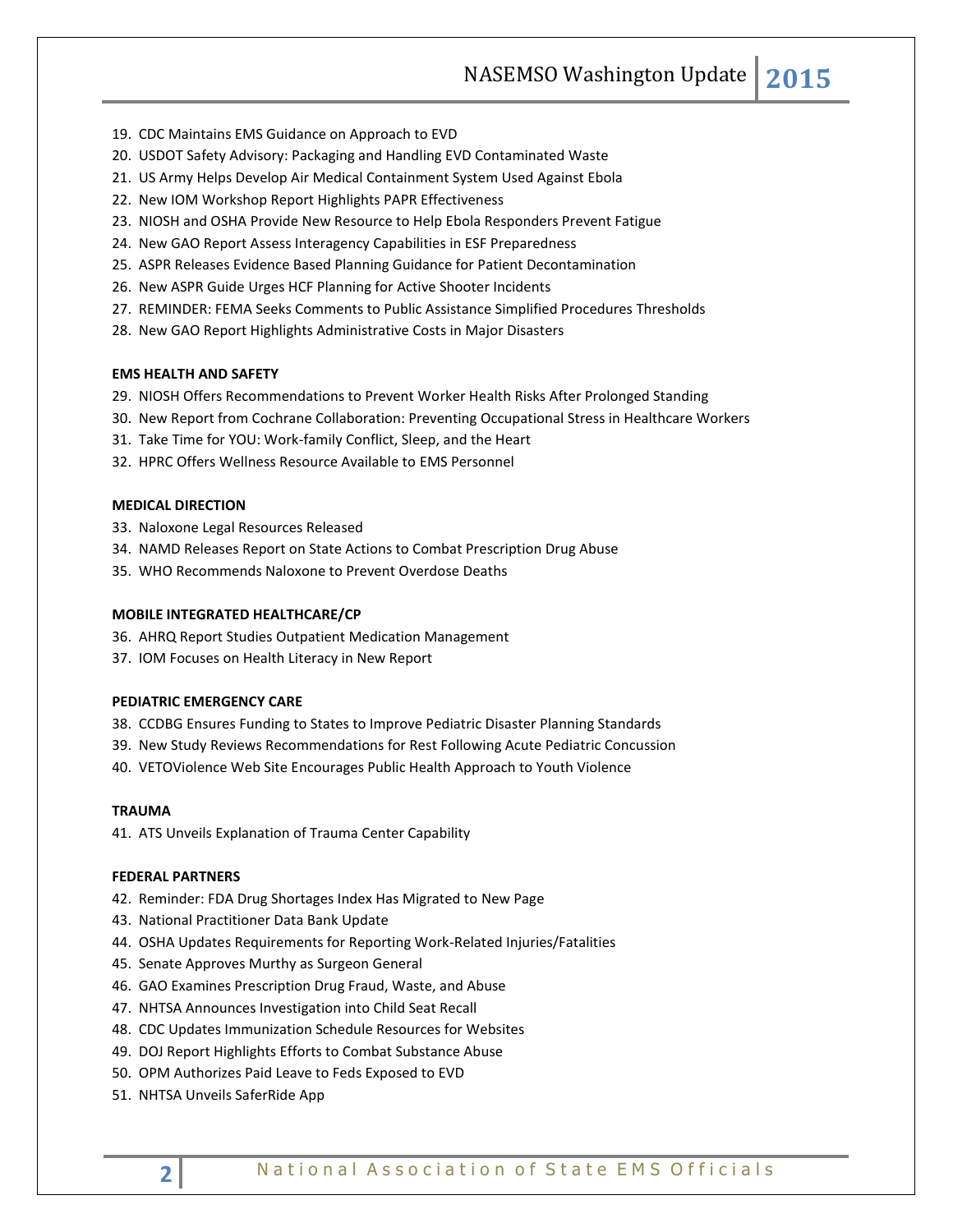NASEMSO Washington Update **2015**

## **INDUSTRY NEWS**

- 52. OnStar Offers Free Newsletter Geared to EMS and Public Safety
- 53. Getnaloxonenow.org Provides Free Training for Bystanders and First Responders
- 54. EMS Blogger Challenges States and Medical Directors to Rethink Approach to Epi Administration
- 55. IOM Publishes Consensus Report on End of Life Issues
- 56. EMS State of the Science 2014 Supplement Available Online

#### **INTERESTING READING**

- 57. From the National Law Review
- 58. OOH Cardiac Arrest Care: Less Is More
- 59. EMS Job Posting

#### **UPCOMING EVENTS**

#### **\*\*\*STATEWIDE EMS CONFERENCES\*\*\***

**\*\*\*National Conferences and Special Meetings\*\*\***

#### **1. NASEMSO Announces Recent Advocacy Efforts**

The National Association of State EMS Officials (NASEMSO) is pleased to provide information related to resolutions approved by the membership at its 2014 Annual Meeting that serve to endorse highway safety initiatives and commemorate entities and individuals who have long-served EMS.

- o Towards Zero Deaths: National Strategy on Highway Safety- The TZD National Strategy is intended to provide a roadmap for the future by identifying key safety focus areas to ensure the greatest progress and to unite efforts of highway safety advocates nationwide.
- o Ambulance Equipment and Crash Testing Standards and Related Safe Transport Recommendations for Children in Ground Ambulances- NASEMSO resolved to urge federal and organizational partners to support the development of evidence-based standards upon which EMS can make determinations of safe transport practices of children and equipment in ground ambulances.
- o Commemorating Anniversaries and Years of Service to EMS-NASEMSO recognized 30 year anniversaries of both the EMS for Children Program (EMSC) and the National Association of EMS Physicians (NAEMSP) and commended Liz Sibley on her retirement as the executive director for CECBEMS.

The full text of each resolution is available at **NASEMSO Resolutions**.

In related news, NASEMSO Member Katrina Altenhofen explains the background of "Recommendations for Children in Ground Ambulances" in a recent [article](http://www.emsworld.com/article/12006854/pediatric-ambulance-restraint-recommendations) featured at EMS World.

#### **2. NASEMSO Joins Public Safety Partners on Feedback to FCC**

The National Association of State Emergency Medical Services Officials (NASEMSO) has joined the International Association of Chiefs of Police (IACP), the International Association of Fire Chiefs (IAFC), and the National Sheriffs' Association (NSA) in filing a letter addressing the Federal Communications Commission's (FCC) proposal to update its wireless indoor location accuracy rules. The organizations commended the FCC for its focus on improving the location information being provided to first responders from wireless devices during 9-1-1 calls. The coalition articulated concerns regarding an alternate timeline to the FCC's proposal suggested by the wireless carriers. In its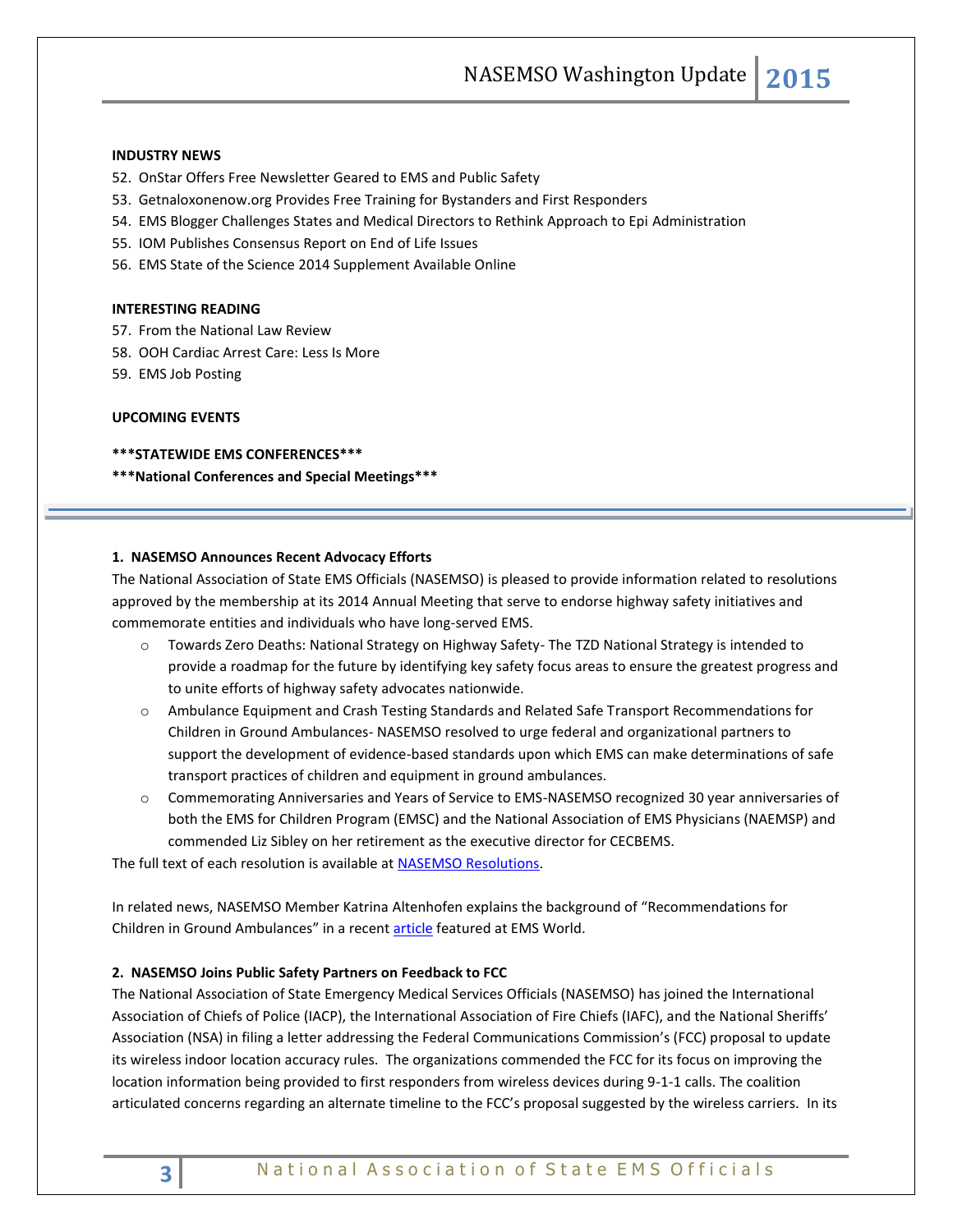letter to the FCC, the group expresses support for using performance-based metrics for providing dispatchable location to PSAPs. [For more information…](http://www.nasemso.org/Advocacy/Supported/index.asp)

## **3. NASEMSO Data Managers Offer New Resource on Selecting ePCR Software**

NASEMSO's Data Managers Council has just released a resource guide, *"Deciding on ePCR Software: A Guide for EMS Agencies"*, now available on the [NASEMSO website.](mailto:https://www.nasemso.org/Councils/DataManagers/documents/NASEMSO-Deciding-on-ePCR-Software-19Nov2014.pdf) Developed with input from state data managers, the purpose of the guide is to help EMS agencies make educated decisions when choosing an electronic patient care reporting (ePCR) vendor.

## **4. NASEMSO Expresses Gratitude for Tireless Efforts to Improve 9-1-1**

Laurie Flaherty is an extraordinary emergency nurse and long time advocate for EMS. During the past 10 years, she has led the National 911 Program, a small but important initiative created to give 911 a home within the federal government. The aim of the program, which is housed in the National Highway Safety Traffic Administration (NHTSA), is to strengthen the country's 911 systems by providing a single point of coordination among the states, technology providers, public safety officials, 911 professionals and other groups. In her role, Flaherty works with public and private partners to ensure that the 6,000 911 call centers nationwide have the resources and capabilities they need to do their jobs seamlessly and to provide optimal services to the public. In a recent article in the Washington Post, the Partnership for Public Service helps highlight Laurie's efforts to raise the bar for 9-1-1 communications. But we already knew of her deep commitment to public service… NASEMSO members take this opportunity to express gratitude to Laurie on behalf of the 956,058 credentialed EMS professionals and 19,437 credentialed EMS agencies that also serve our Nation each and every day! For more information read the WP article *["Bringing the 911 emergency call service into the digital age."](http://www.washingtonpost.com/politics/federal_government/bringing-the-911-emergency-call-service-into-the-digital-age/2014/12/02/e98d830c-7a34-11e4-84d4-7c896b90abdc_story.html)* 

#### **5. NASEMSO Members Eligible for Discount Registration**

The [Institute for Healthcare Improvement \(IHI\)](http://www.ihi.org/) is a world-wide leader in using quality improvement in healthcare to improve the health of populations, enhance care quality, and reduce per capita cost. Over the last year, the IHI Innovation team has studied paramedicine and out-of-hospital paramedic-based care systems. In 2014, IHI produced an [WIHI podcast](http://www.ihi.org/resources/Pages/AudioandVideo/WIHIContinuumofTimeSensitiveCare.aspx) and authored an article in the ACHE [Healthcare Executive](http://www.ihi.org/resources/Pages/Publications/EnhancingPrehospitalEmergencyCare.aspx) publication on improving EMS care. In 2015, IHI is excited to offer their first public program: [Web & Action: Improving Prehospital Emergency](http://www.ihi.org/education/WebTraining/Webinars/Web_Action/ImprovingPrehospitalEmergencyCare/Pages/default.aspx)  [Care.](http://www.ihi.org/education/WebTraining/Webinars/Web_Action/ImprovingPrehospitalEmergencyCare/Pages/default.aspx) The program is based on research and frontline testing and is lead by expert paramedic faculty from around the world. IHI will apply a 10% discount (US \$75) to the per web/phone connection program rate for every member that registers using the following custom discount passcode: NASEMSOIPEC2015.

#### **6. "Outbreaks" Report Rates States in Ability to Respond to Severe Infectious Disease**

A [report](http://healthyamericans.org/reports/outbreaks2014) recently released by Trust for America's Health (TFAH) and the Robert Wood Johnson Foundation (RWJF) finds that the Ebola outbreak exposes serious underlying gaps in the nation's ability to manage severe infectious disease threats. Half of states and Washington, D.C. scored five or lower out of 10 key indicators related to preventing, detecting, diagnosing and responding to outbreaks. Maryland, Massachusetts, Tennessee, Vermont and Virginia tied for the top score – achieving eight out of 10 indicators. The indicators are developed in consultation with leading public health experts based on data from publicly available sources or information provided by public officials. For the state-by-state scoring, states received one point for achieving an indicator or zero points if they did not achieve the indicator. Zero is the lowest possible overall score, 10 is the highest. The data for the indicators are from publicly available sources or were provided from public officials. The indicators are developed in consultation with leading public health experts based on data from publicly available sources or information provided by public officials.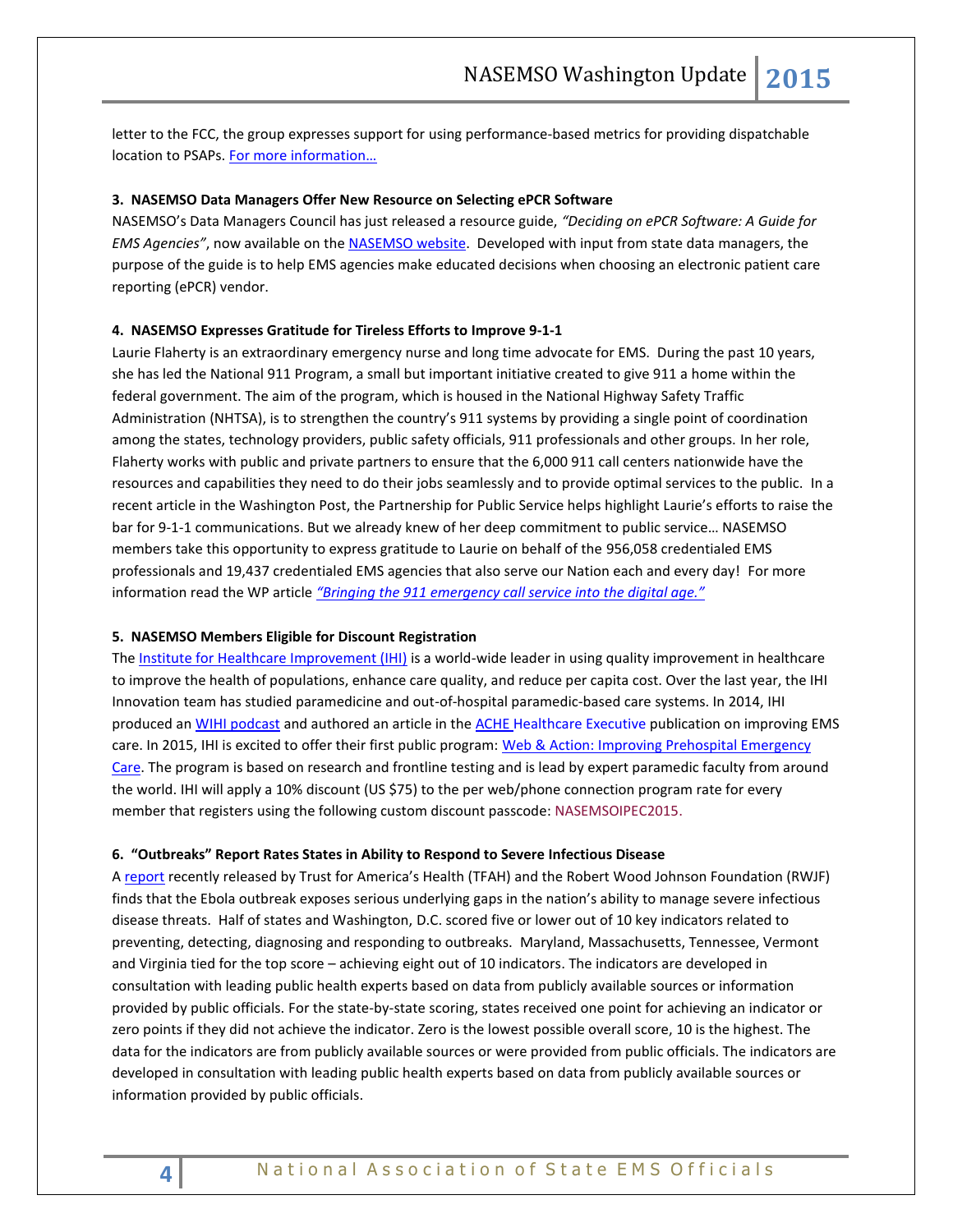- **8 out of 10:** Maryland, Massachusetts, Tennessee Vermont and Virginia
- **7 out of 10:** California, Delaware, Nebraska, New Hampshire, North Dakota, Pennsylvania and Wisconsin
- **6 out of 10:** Colorado, Connecticut, Florida, Hawaii, Illinois, Iowa, Minnesota, New York, North Carolina, Rhode Island, South Carolina, South Dakota and Texas
- **5 out of 10:** Alabama, D.C., Georgia, Indiana, Michigan, New Mexico, Oklahoma, Oregon, Utah and West Virginia
- **4 out of 10:** Alaska, Arizona, Maine, Mississippi, Missouri, Montana, Nevada and Washington
- **3 out of 10:** Idaho, Kansas, Kentucky, Louisiana, New Jersey, Ohio and Wyoming
- **2 out of 10:** Arkansas

#### **7. GAO's State and Local Fiscal Simulations**

Fiscal sustainability presents a national challenge shared by all levels of government. Since 2007, the Government Accountability Office (GAO) has published simulations of long-term fiscal trends in the state and local government sector. These simulations have consistently shown that state and local governments face long-term fiscal pressures. Absent any policy changes, the sector will face an increasing gap between expenditures and receipts in future years. Closing this gap will require state and local governments to make policy changes to assure that receipts are at least equal to expenditures. GAO's model uses the Bureau of Economic Analysis's National Income and Product Accounts as the primary data source and presents the results in the aggregate for the state and local sector as a whole. GAO's model shows the level of receipts and expenditures for the sector until 2060 based on current and historical spending and revenue patterns. The model assumes that the current set of policies in place across state and local government remains constant to show a simulated long-term outlook. The model incorporates the Congressional Budget Office's economic projections. These projections capture near-term cyclical swings in the economy. Because the model covers the sector in the aggregate, the fiscal outcomes for individual states and localities cannot be captured. This product is part of a body of work on the nation's long-term fiscal challenges. In summary, the 2014 update to GAO's model shows that the state and local government sector continues to face long-term fiscal challenges. The fiscal situation of the state and local government sector has improved in the past year as the sector's tax receipts have slowly increased. Nonetheless, as a percentage of gross domestic product (GDP), our model suggests that at current rates total tax revenues for the sector would not return to the 2007 historical high until 2058. For more information....

#### **8. NACo Unveils County Explore Interactive Map Tool**

The National Association of Counties has released the County Explorer, a one-stop-shop for county data and profiles for each of the 3,069 U.S. counties, incorporating city-county searches and other queries. This is an upgraded version of the previous NACo database, County Intelligence Connections (CIC), with the addition of the "Find a County" searches available on the NACo website. The map is available for free to NACo members and other users interested in county information. The interactive feature allows users to map county data from more than 70 datasets and 500 county indicators, or variables, for the latest year available. For more [information…](http://explorer.naco.org/)

#### **9. OMB Super Circular Consolidation of Federal Grant Guidance Applies to State Awards**

The Office of Management and Budget (OMB) has identified a consolidated set of guidance from eight existing circulars, now being referred to as the "Super Circular" intended to streamline previous federal grant guidance. The reform of OMB guidance is intended to improve the integrity of financial management and operation of federal programs and strengthen the accountability for federal dollars by improving policies that protect against waste, fraud, and abuse. Circulars that have been consolidated include:

A-89 (Federal Domestic Assistance Program Information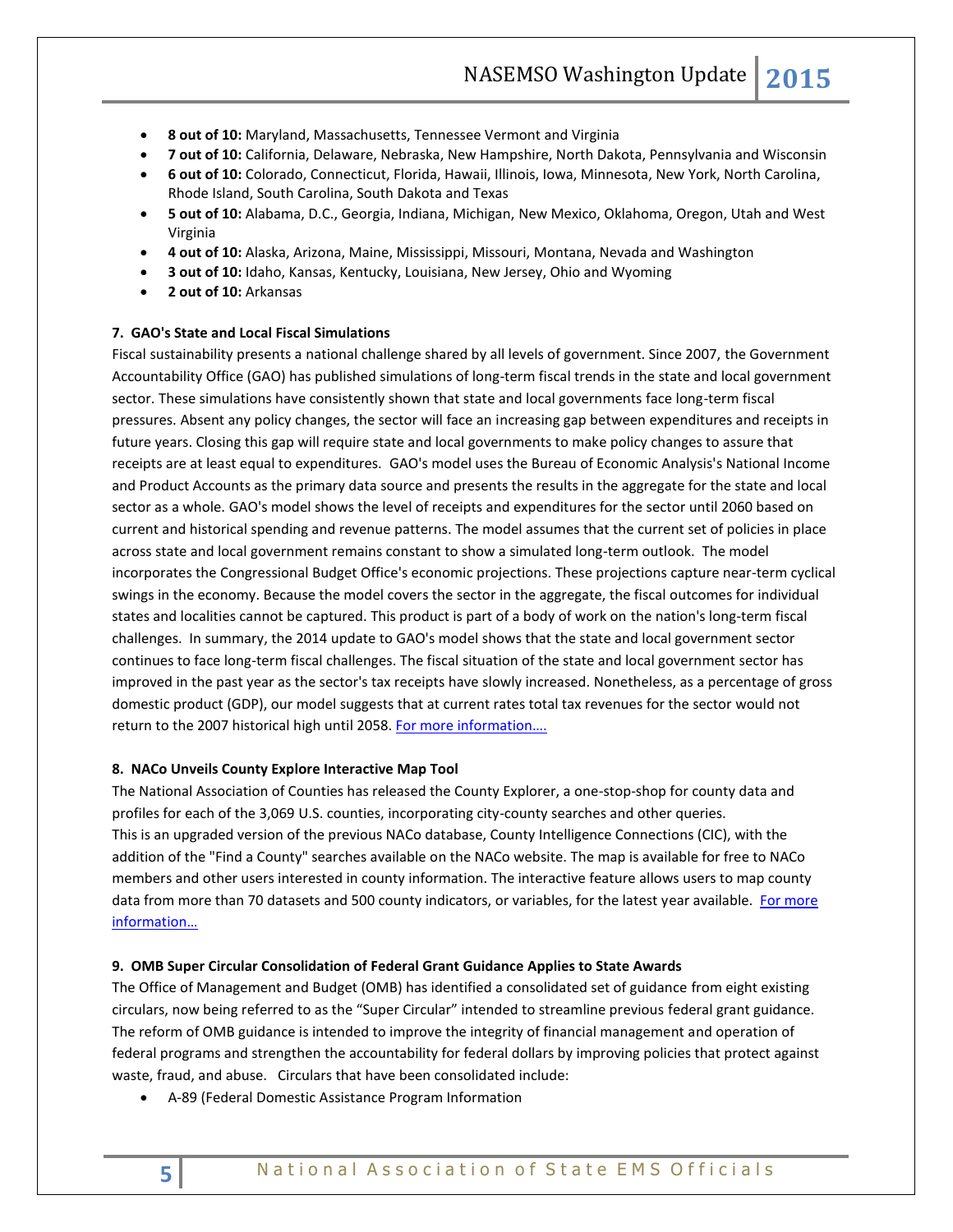- A-102 (Grant Awards and Cooperative Agreements with State and Local Governments 44 CFR Part 13)
- A-110 (uniform Administrative Requirements for Awards and Other Agreements with Institutions of Higher Education, Hospitals, and Other Nonprofit Organizations 2 CFR 215)
- A-21 (Cost Principles for Educational Institutions 2 CFR part 220)
- A-87 (Cost Principles for State, Local, and Indian Tribal Governments 2 CFR past 225)
- A-122 (Cost Principles for Non-Profit Organizations 2 CFR part 230)
- A-133 (Audits of States, Local, Governments, and Non-Profit Organizations
- Sections of A-50 related to audits performed under Subpart F-Audit Requirements

The Super Circular provides revised rules set standard requirements for financial and administrative management of Federal awards across the entire Federal government, in other words how grants are awarded, managed, audited, and closed out. For more information...

## **10. CAMTS Invites Comments to Proposed Standards Revisions**

The Commission on Accreditation of Medical Transport Systems (CAMTS) is currently accepting comments to revisions in their 10th Edition Standards Drafts, Types of Care, and Medical Escort Standards documents. To view the current drafts and to access the comment forms, go to http://www.camts.org/.

## **11. UAS Groups Join to Promote Safe Flying**

The Federal Aviation Administration (FAA) has joined forces with industry groups and hobbyists to educate the public on the use and proper operation of unmanned aircraft systems (UAS.) The FAA is partnering with the Association for Unmanned Vehicle Systems International, Academy of Model Aeronautics and the Small UAV Coalition to make sure everyone who flies an unmanned aircraft system (UAS) during the holidays and afterward is familiar with the "rules of the air." As part of the effort, the FAA created a short safety video, *Know Before You Fly*, to educate model UAS users on the Do's and Don'ts of their hobby.

- **["Know Before You Fly" Press Release](http://www.faa.gov/exit/?pageName=%26quot%3BKnow%20Before%20You%20Fly%26quot%3B%20Press%20Release&pgLnk=http%3A%2F%2Fwww%2Eknowbeforeyoufly%2Eorg%2F2014%2F12%2Fauvsi%2Dama%2Dsmall%2Duav%2Dcoalition%2Dand%2Dfaa%2Dlaunch%2Dknow%2Dbefore%2Dyou%2Dfly%2Dcampaign%2F)**
- **["Know Before You Fly" Video](http://www.faa.gov/exit/?pageName=%26quot%3BKnow%20Before%20You%20Fly%26quot%3B%20Video&pgLnk=http%3A%2F%2Fyoutu%2Ebe%2FXF5Q9JvBhxM%20)**

An Aviation Safety Hotline is maintained by the FAA to document safety related issues including UAS incidents or accidents at [http://www.faa.gov/contact/safety\\_hotline/.](http://www.faa.gov/contact/safety_hotline/)

## **12. NTSB Remands Administrator v. Pirker Case Back to ALJ for Further Review**

The National Transportation Safety Board (NTSB) recently announced that it has served the FAA and respondent Raphael Pirker with its opinion and order regarding Mr.Pirker's appeal in case CP-217, regarding the regulation of unmanned aircraft. In the opinion, the Board remanded the case to the administrative law judge to collect evidence and issue a finding concerning whether Pirker's operation of his unmanned aircraft over the campus of the University of Virginia in 2011 was careless or reckless. **In reaching its decision, the Board determined the FAA may apply the regulation that prohibits operation of an aircraft in a careless or reckless manner** *to unmanned aircraft.* The opinion and order is available on the NTSB website at [http://www.ntsb.gov/legal/pirker/5730.pdf.](https://www.ntsb.gov/legal/pirker/5730.pdf)

#### **13. FCC Advisory Warns Against Cell Phone Jammers**

The Federal Communications Commission (FCC) recently issued a reminder to government agencies and the public that it is illegal to use a cell phone jammer or any other type of device that blocks, jams or interferes with authorized communications. This prohibition extends to every entity that does not hold a federal authorization, including state and local law enforcement agencies. Cell phone jammers can block all radio communications on any device that operates on radio frequencies within its range (i.e., within a certain radius of the jammer) by emitting radio frequency waves that prevent the targeted device from establishing or maintaining a connection. Jamming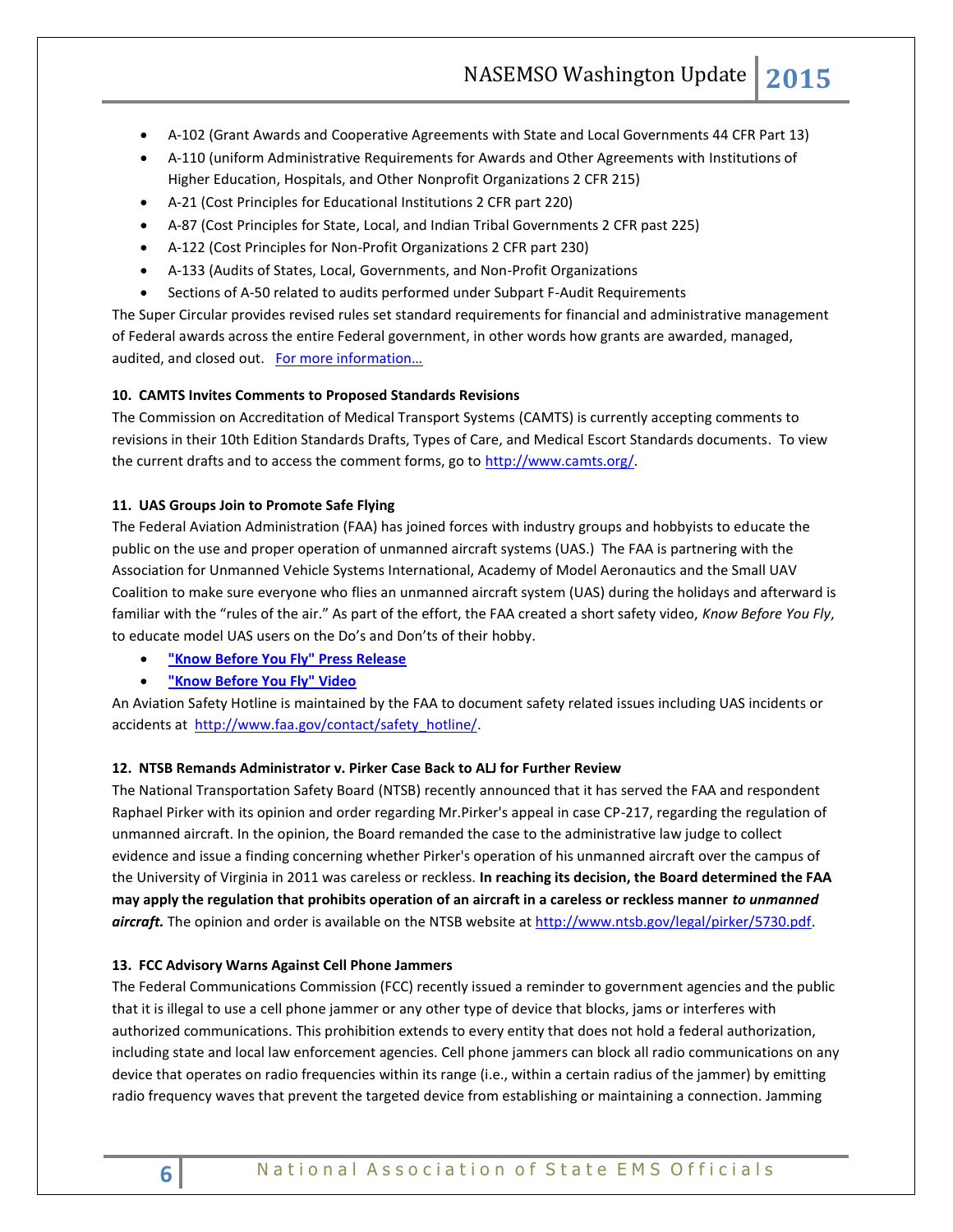technology generally does not discriminate between desirable and undesirable communications. For example, jammers can:

- prevent cell phones from making or receiving calls, text messages, and emails;
- prevent Wi-Fi enabled device from connecting to the Internet;
- prevent GPS units from receiving correct positioning signals; and
- prevent a first responder from locating victims in an emergency

In a well publicized case against the hotel giant, Marriott recently agreed to pay a \$600,000 fine after the Federal Communications Commission found the company blocked consumer Wi-Fi networks last year during an event at a hotel and conference center in Nashville. At the same time, Marriott was charging exhibitors and others as much as \$1,000 per device to access the hotel's wireless network. For more information... (The recent advisory is available [here.\)](http://transition.fcc.gov/Daily_Releases/Daily_Business/2014/db1208/DA-14-1785A1.pdf)

## **14. DHS Offers Revised National Emergency Communications Plan**

The Department of Homeland Security (DHS) released the [first updated National Emergency Communications Plan](http://www.dhs.gov/necp)  [\(NECP\)](http://www.dhs.gov/necp) since the original in 2008. The NECP is the Nation's over-arching strategic plan for enhancing emergency communications capabilities and interoperability nationwide. The updated NECP addresses the increasingly complex communications landscape that the public safety community uses to keep America safe and secure. The plan provides a roadmap for improving emergency communications for traditional emergency responder disciplines such as law enforcement, fire, and emergency medical services, while recognizing the importance of engaging non-traditional disciplines including public health, public works and transportation agencies. The 2014 NECP focuses on three priorities over the next several years: (1) Maintain and improve emergency responders' current Land Mobile Radio systems; (2) Ensure emergency responders and government officials plan and prepare for the adoption, migration, and use of broadband technologies, including the Nationwide Public Safety Broadband Network; and (3) Enhance coordination among stakeholders, specifically within processes and planning activities across the emergency response community. For more information...

In related news, the House Homeland Security Committee's Emergency Preparedness, Response and Communications Subcommittee has posted transcripts from a recent hearing "Interoperable Communications: Assessing Progress Since 9/11." Witnesses included:

- Rear Admiral Ronald Hewitt, USCG (Ret.), Director, Office of Emergency Communications, Department of Homeland Security
- Mr. TJ Kennedy, Acting General Manager, First Responder Network Authority
- Mr. Mark A. Grubb, Director, Delaware Department of Safety and Homeland Security, Division of Communications.

An archived video of the hearing is also available. [For more information](http://homeland.house.gov/hearing/subcommittee-hearing-interoperable-communications-assessing-progress-911)...

#### **15. PSHSB Announces First Meeting of Optimal PSAP Architecture Task Force**

The Federal Communications Commission's (FCC) Task Force on Optimal Public Safety Answering Point (PSAP) Architecture (Task Force) will hold its first meeting on January 26, 2015, at 1 p.m. in the Commission Meeting Room of the Federal Communications Commission, Room TW-C305, 445 12th Street SW., Washington, DC 20554. The Task Force is a Federal Advisory Committee that will study and report findings and recommendations on PSAP structure and architecture in order to determine whether additional consolidation of PSAP infrastructure and architecture improvements would promote greater efficiency of operations, safety of life, and cost containment, while retaining needed integration with local first responder dispatch and support. The Commission will provide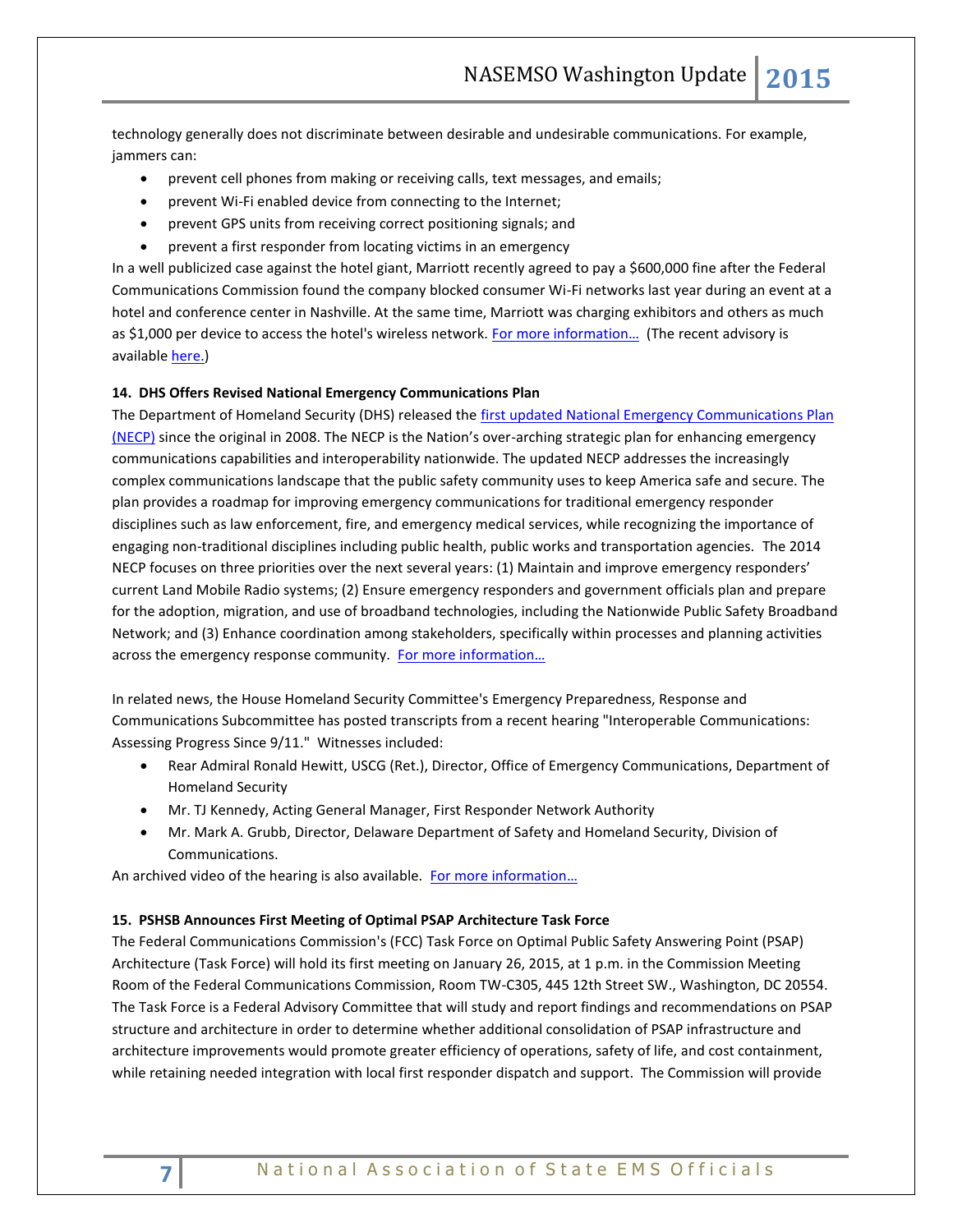audio and/or video coverage of the meeting over the Internet from the FCC's Web page at *<http://www.fcc.gov/live>*.

## **16. ONC Seeks Comments on Health IT Strategy**

The Office of the National Coordinator for Health Information Technology (ONC) is accepting public comments on a draft version of th[e Federal Health IT Strategic Plan 2015-2020 \[PDF -](http://www.healthit.gov/sites/default/files/federal-healthIT-strategic-plan-2014.pdf) 1 MB]. The due date for public comments is 5 p.m. on February 6, 2015. This Plan represents a coordinated and focused effort among 35+ federal departments and agencies to advance the collection, sharing, and use of electronic health information to improve health care, individual and community health, and research. For more information...

## **17. HHS Releases Best Practices Toolkit for Healthcare Resilience During Extreme Weather Events**

The Health Care Climate Resilience Guide and Toolkit, delivered through the U.S. Climate Resilience Toolkit website (toolkit.climate.gov), has been created as an initial component of the President's Climate Action Plan. Although directed at healthcare facilities such as hospitals, the guide provides useful information that will assist health and EMS agencies anticipate potential vulnerabilities within their local infrastructure. The Guide and Toolkit highlights how extreme weather events can cause building failures that ultimately disrupt the continuum of health care delivery during the events and in their aftermath. [Download the report…](http://toolkit.climate.gov/sites/default/files/SCRHCFI%20Best%20Practices%20Report%20final2%202014%20Web.pdf)

#### **18. NPHL Offers Legal Preparedness and Response FAQs on Ebola**

The Network for Public Health Law has released a new resource, [Ebola Public Health Emergency Legal](https://www.networkforphl.org/resources_collection/2014/11/04/513/faq_ebola_public_health_emergency_legal_preparedness_and_response)  [Preparedness and Response FAQs.](https://www.networkforphl.org/resources_collection/2014/11/04/513/faq_ebola_public_health_emergency_legal_preparedness_and_response) The resource addresses questions and provides answers about screening and quarantine measures; federal, state and local powers; as well as legal protections for affected individuals and hospital workers.

## **19. CDC Maintains EMS Guidance on Approach to EVD**

EMS agencies are encouraged to remain familiar with updated resources available from the Centers for Disease Control and Prevention related to EMS interactions with patients potentially infected with Ebola Virus Disease (EVD). The latest version of the guidance was recently updated to clarify the minimum personal protective equipment (PPE) levels for EMS personnel and first responders. The updated information reflects the PPE guidance described in CDC's *Identify, Isolate, Inform: Emergency Department Evaluation and Management for* [Patients Under Investigation for Ebola Virus Disease](http://www.cdc.gov/vhf/ebola/hcp/ed-management-patients-possible-ebola.html) and [Guidance on Personal Protective Equipment To Be Used](http://www.cdc.gov/vhf/ebola/hcp/procedures-for-ppe.html)  [by Healthcare Workers During Management of Patients with Ebola Virus Disease in U.S. Hospitals, Including](http://www.cdc.gov/vhf/ebola/hcp/procedures-for-ppe.html)  [Procedures for Putting On \(Donning\) and Removing \(Doffing\).](http://www.cdc.gov/vhf/ebola/hcp/procedures-for-ppe.html) In addition, the CDC has developed an [Algorithm for](http://www.cdc.gov/vhf/ebola/pdf/ems-911-patients-with-possible-ebola.pdf)  [Emergency Medical Services and 9-1-1 Public Safety Answering Points for Management of Patients Who Present](http://www.cdc.gov/vhf/ebola/pdf/ems-911-patients-with-possible-ebola.pdf)  [with Possible Ebola Virus Disease in the United States.](http://www.cdc.gov/vhf/ebola/pdf/ems-911-patients-with-possible-ebola.pdf)

#### **20. USDOT Safety Advisory: Packaging and Handling EVD Contaminated Waste**

The Pipeline and Hazardous Materials Safety Administration (PHMSA) has issued an advisory for handling Ebola virus contaminated infectious waste for transportation to disposal sites. Material contaminated or suspected of being contaminated with Ebola is regulated as a Category A infectious material under the Hazardous Materials Regulation (HMR; 49 C.F.R., Parts 171-180). Ebola contaminated materials that have been properly incinerated, autoclaved, or otherwise inactivated are not considered Category A infectious substances and are not subject to the requirements of the HMR. The US Department of Transportation recommends that Federal, state, or local governments comply with appropriate safety requirements provided in the HMR to ensure safe transportation of potentially contaminated Ebola waste materials. [For more information…](http://phmsa.dot.gov/pv_obj_cache/pv_obj_id_CA032C97BEEB7978BFDD83ACF8991F28CAE20000/filename/ebola_sa.pdf)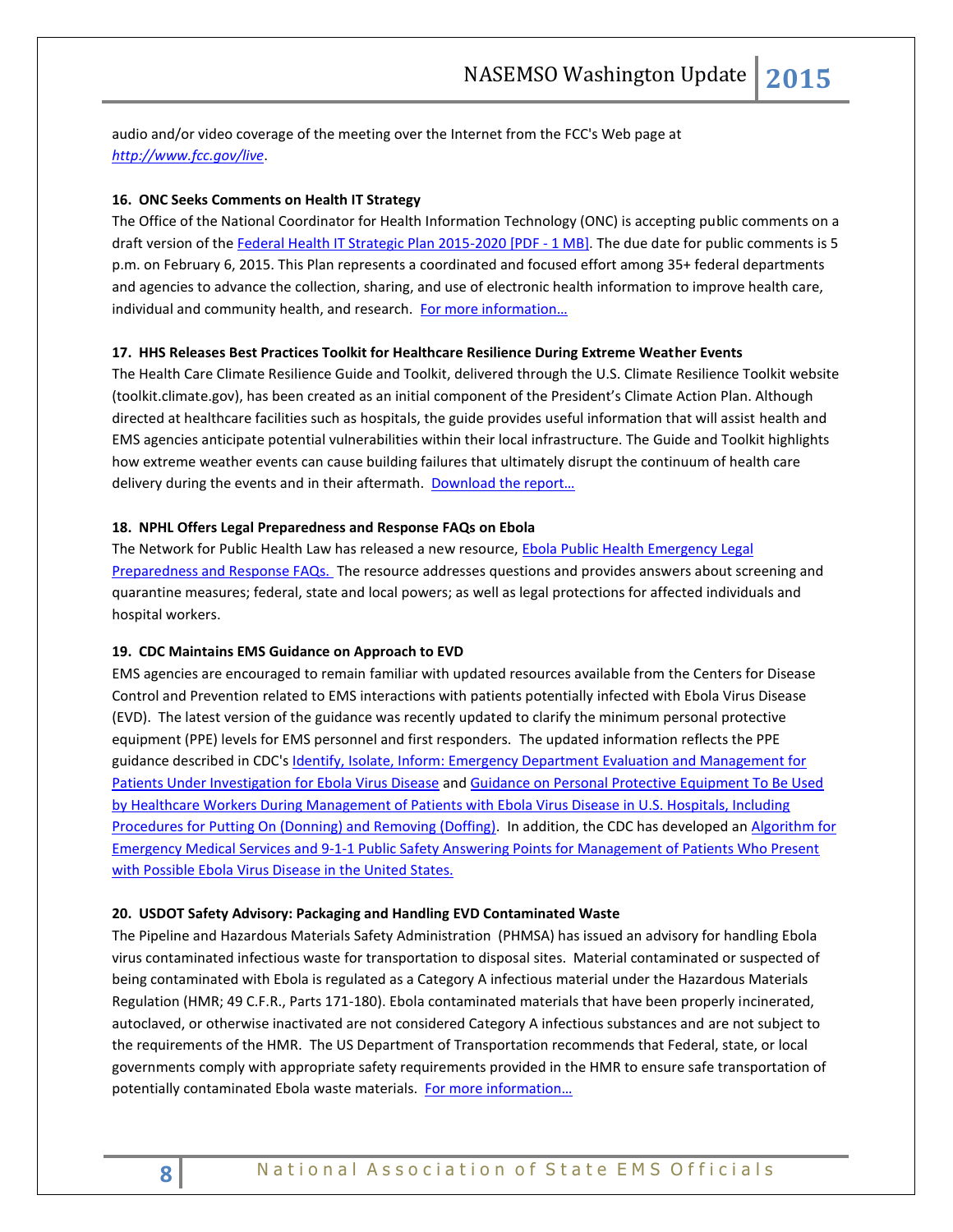## **21. US Army Helps Develop Air Medical Containment System Used Against Ebola**

A containment system used to quarantine Ebola virus patients being transported out of West Africa was developed with help from the Natick Soldier Research, Development and Engineering Center. The Aeromedical Biological Containment System, or ABCS, manufactured by Production Products of St. Louis, can be hoisted into a specially modified Gulfstream III air ambulance and flown by Phoenix Air Group back to the U.S., or other countries, where patients can receive more intensive treatment. Several successful missions have already been conducted. Natick Soldier Research, Development and Engineering Center began working on the concept in 2007, with the Centers for Disease Control and Prevention, the Joint Project Manager for Collective Protection, and the U.S. Army Edgewood Chemical Biological Center. For more information...

#### **22. New IOM Workshop Report Highlights PAPR Effectiveness**

Since 2005, the National Personal Protective Technology Laboratory (NPPTL) at the National Institute for Occupational Safety and Health (NIOSH) has sponsored the Institute of Medicine (IOM) Standing Committee on Personal Protective Equipment for Workplace Safety and Health. In mid-2014, NPPTL asked the IOM to convene a workshop, "The Use and Effectiveness of Powered Air Purifying Respirators in Health Care," to help prioritize and accelerate NIOSH activities to update certification requirements for powered air purifying respirators (PAPRs) for use in health care. [For more information…](http://www.iom.edu/Reports/2015/Use-And-Effectiveness-of-Powered-Air-Purifying-Respirators-in-Health-Care.aspx)

## **23. NIOSH and OSHA Provide New Resource to Help Ebola Responders Prevent Fatigue**

A new factsheet is now available to help healthcare workers, responders, and employers prevent work-related fatigue in tending to Ebola cases. NIOSH and the Occupational Safety and Health Administration (OSHA) together released the document *Preventing Worker Fatigue Among Ebola Healthcare Workers and Responders*, which provides practical tips and resources for employers and workers involved with cases related to Ebola. For more [information…](http://www.cdc.gov/niosh/topics/ebola/pdfs/preventingworkerfatigue%20amongebolahcw122914.pdf)

#### **24. New GAO Report Assess Interagency Capabilities in ESF Preparedness**

No-notice catastrophic disasters pose one of the greatest challenges to national emergency preparedness. ESFs are federal interagency coordinating structures that group capabilities into functional areas most frequently needed in a national response. The Government Accountability Office (GAO) was asked to review federal preparedness to respond to no-notice catastrophic disasters, such as IND attacks and major earthquakes. This report assesses the extent to which opportunities exist to enhance (1) assessment of ESF preparedness and (2) management oversight of the closure of federal capability gaps identified in selected exercises, real-world incidents, and other assessments. GAO reviewed relevant laws, directives, strategies, and plans; analyzed recommended corrective actions from national-level exercises and other interagency assessments; reviewed documents and interviewed officials from five federal departments key to disaster response (Defense, Energy, Health and Human Services, Homeland Security, and Justice); and compared current processes against internal control standards and leading program management practices. *"Emergency Preparedness: Opportunities Exist to Strengthen Interagency*  Assessments and Accountability for Closing Capability Gaps" is available [here.](http://www.gao.gov/products/GAO-15-20)

#### **25. ASPR Releases Evidence Based Planning Guidance for Patient Decontamination**

To protect health and save lives in such catastrophic incidents, first responders, medical providers, and public health officials will want to make decisions about how to decontaminate patients based on scientific evidence. Now the nation's [first evidence-based guidance](http://www.phe.gov/Preparedness/responders/Pages/patientdecon.aspx) is available to help communities plan to do just that. The new guidance from the Assistant Secretary for Preparedness and Response, Office of Policy and Planning is flexible and scalable so it can be applied to various types and sizes of incidents, including those that affect a small number of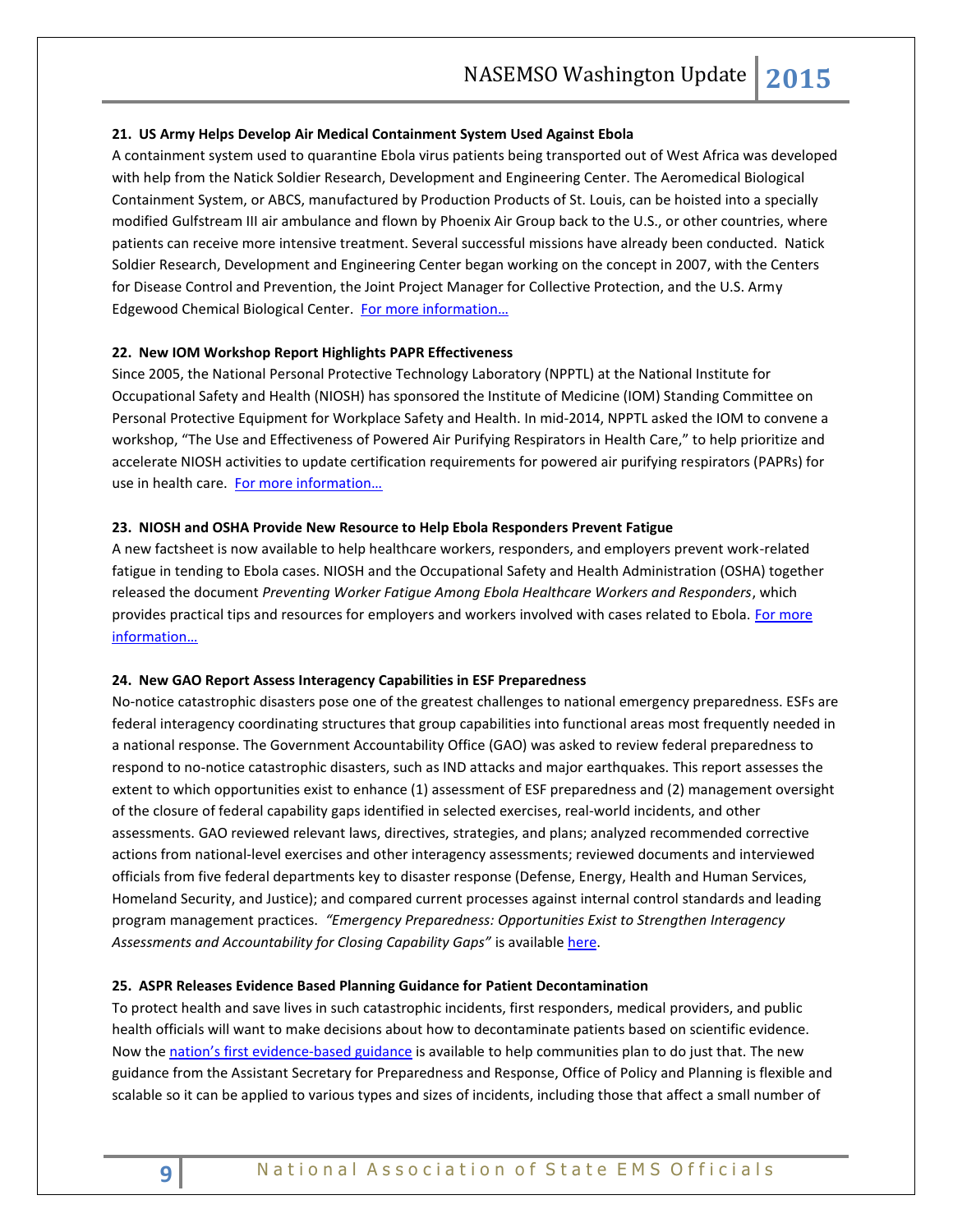people. The guidance covers mass casualties, chemical release, external contamination, and decontamination of people (not animals, not inanimate objects, not facilities). The final guidance encourages communities to have a risk and crisis communication strategy in place pre-incident to reach all community members, on-scene responders, and hospital based receivers through a tiered, risk-based approach which matches the nature and extent of decontamination to the characteristics of the incident.

In related news, the Chemical Defense Program (CDP), under the Department of Homeland Security Office of Health Affairs (OHA), and the Office of the Assistant Secretary for Preparedness and Response (ASPR), under the Department of Health and Human Services (HHS), have published the document titled "Patient Decontamination in a Mass Chemical Exposure Incident: National Planning Guidance for Communities. "The document is available on the following website: *<http://www.phe.gov/Preparedness/responders/Pages/patientdecon.aspx>*

## **26. New ASPR Guide Urges HCF Planning for Active Shooter Incidents**

Though the majority of recent active shooter incidents have occurred in business and school environments, for many reasons health care facilities (HCF) also face the threat of an active shooter. A new document from the Office of the Assistant Secretary of Preparedness and Response (ASPR) at the US Department of Health and Human Services (HHS) is primarily designed to encourage facilities to consider how to better prepare for an active shooter incident. Though hospitals and many other HCFs have emergency operations plans (EOPs), this document provides emergency planners, disaster committees, executive leadership, and others involved in emergency operations planning with detailed discussions of unique issues faced in an HCF. This document also includes discussions on related topics, including information sharing, psychological first aid (PFA), and law enforcement/security. To download *"Incorporating Active Shooter Incident Planning into Health Care Facility Emergency Operations Plans"* click [here.](http://www.phe.gov/Preparedness/planning/Documents/active-shooter-planning-eop2014.pdf)

#### **27. REMINDER: FEMA Seeks Comments to Public Assistance Simplified Procedures Thresholds**

FEMA seeks public comments from state, local, tribal and territorial governments, private non-profit organizations, and interested members of the public regarding the agency's recent revision of the Public Assistance simplified procedures program. FEMA is seeking comments on specific questions to inform any future revisions to the project thresholds that are updated annually based on the Consumer Price Index. On February 26, 2014, FEMA published a final rule amending both the minimum and maximum simplified procedures threshold for disasters declared on or after February 26, 2014. Comments are due on January 20, 2015, and may be submitted [online.](http://www.regulations.gov/#!docketDetail;D=FEMA-2014-0009)

#### **28. New GAO Report Highlights Administrative Costs in Major Disasters**

FEMA leads federal efforts to respond to and recover from disasters, and provides grants to states and localities through the DRF. For each major disaster, funds can be obligated from the DRF to cover administrative costs—the costs of providing and managing disaster assistance—for FEMA, states, tribes, localities, and certain nonprofits, among others. The Government Accountability Office (GAO) was asked to review these administrative costs along with FEMA policy changes. This report addresses the extent to which DRF funds were obligated to cover (1) FEMA's administrative costs for major disasters during fiscal years 2004 through 2013, and the steps FEMA has taken to control these costs, and (2) Grantee and subgrantee administrative costs for PA grants, and the impact FEMA's 2007 policy changes had on PA program administrative costs reimbursements. GAO analyzed FEMA's administrative costs data and policies and PA guidance for administrative cost reimbursements; and interviewed FEMA, state, and local officials. GAO recommends that FEMA (1) develop an integrated plan to better control and reduce its administrative costs for major disasters, (2) assess the costs versus the benefits of tracking FEMA administrative costs by DRF program, and (3) clarify the agency's guidance and minimum documentation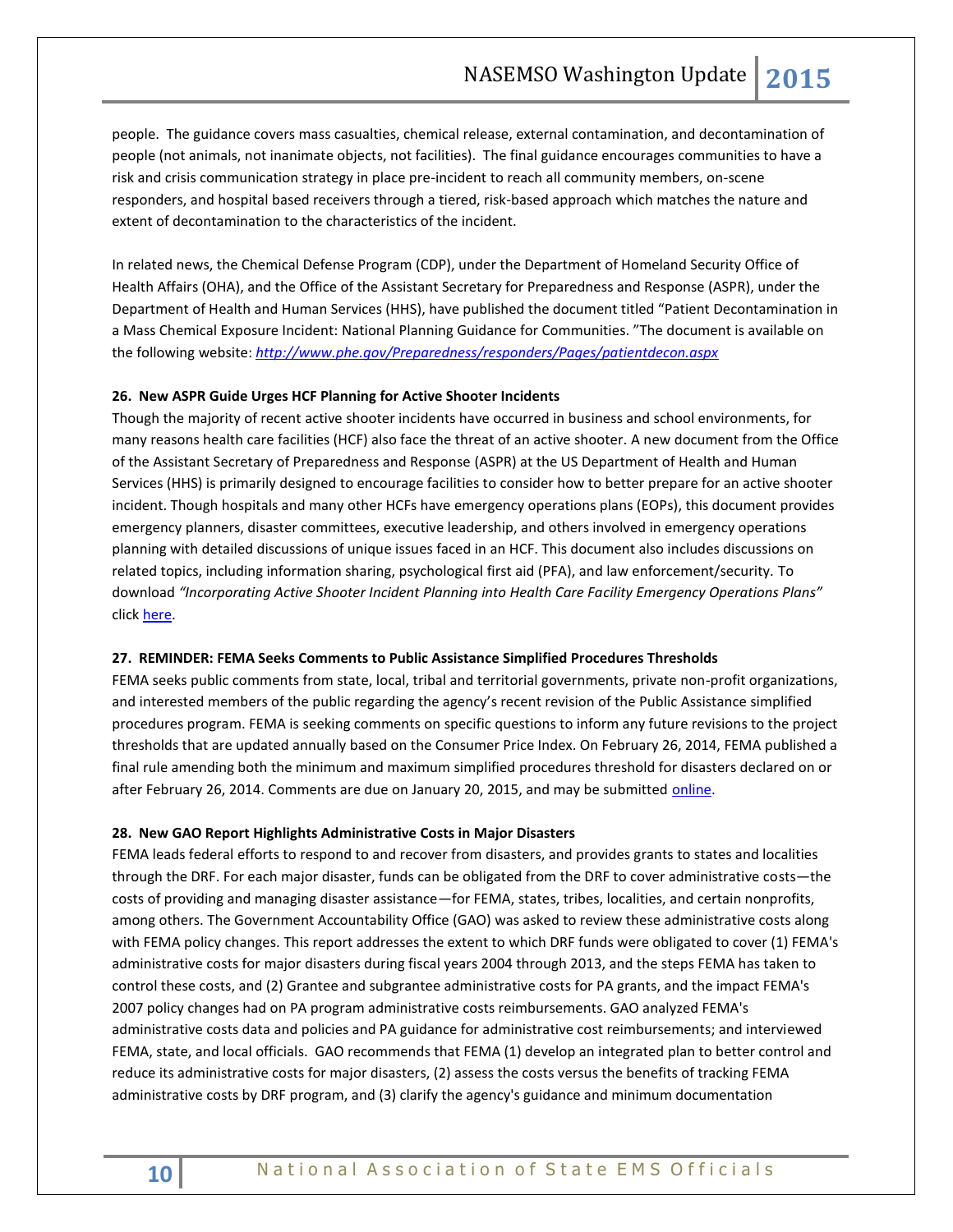requirements for direct administrative costs. FEMA agreed with the report and its recommendations. For more [information…](http://www.gao.gov/products/GAO-15-65)

#### **29. NIOSH Offers Recommendations to Prevent Worker Health Risks After Prolonged Standing**

According to the National Institute for Occupational Health and Safety (NIOSH), workers across a variety of occupations are required to stand for long periods of time without being able to walk or sit during their work shift. NIOSH conducted a review of the literature to examine the risks of prolonged standing in the workplace. "Evidence of Health Risks Associated with Prolonged Standing at Work and Intervention Effectiveness" was published in Rehabilitation Nursing earlier in the year. Based on the research reviewed, there appears to be ample evidence that prolonged standing in the work place leads to a number of negative health outcomes. The studies consistently reported increased reports of low back pain, physical fatigue, muscle pain, leg swelling, tiredness, and body part discomfort due to prolonged standing. There is significant evidence that prolonged standing at work (primarily in one place) increases risk of low back pain, cardiovascular problems, and pregnancy outcomes. Interventions such as floor mats, shoe inserts, adjustable chairs, sit–stand workstations, and compression stockings have been used by employees to reduce the pain, discomfort and fatigue from prolonged standing. In reviewing the studies examining the effectiveness of interventions, NIOSH concluded that dynamic movement appeared to be the best solution for reducing risk of these health problems due to prolonged standing. The ability for workers to "have movement" during work, such as walking around, or being able to easily shift from standing to sitting or leaning posture during the work shift seemed to be a common suggestion in nearly all of the literature but needs more research. A reliable characterization of prolonged standing is needed based on a standard workday (i.e continuously standing for over one hour or standing for over 4 hours per day). Various groups, have suggested time limits for prolonged standing, which they believe would be effective. Perhaps the solution can be found in how work is organized. Jobs should be designed to allow the employee to have control over their own bodies, such that they are able to assume different sit/stand postures and move as they need throughout their work shift.

#### **30. New Report from Cochrane Collaboration: Preventing Occupational Stress in Healthcare Workers**

Th[e Cochrane Collaboration](http://www.cochrane.org/about-us) is a not-for-profit organization with collaborators from over 120 countries working to produce credible, accessible health information that is free from commercial sponsorship and other conflicts of interest. In a recent release of the Cochrane Review, it was noted that healthcare workers suffer from work-related or occupational stress. Often this is because healthcare workers face high expectations and they may not have enough time, skills and social support at work. This can lead to severe distress, burnout or physical illness. In the end, healthcare workers may be unable to provide high quality healthcare services. Stress and burnout can also be costly because affected healthcare workers take sick leave and may even change jobs.

#### **31. Take Time for YOU: Work-family Conflict, Sleep, and the Heart**

It is estimated that 50 to 70 million Americans chronically suffer from a disorder of sleep and wakefulness, hindering daily functioning and adversely affecting health and longevity. The cumulative long-term effects of sleep loss and sleep disorders have been associated with a wide range of deleterious health consequences including an increased risk of hypertension, diabetes, obesity, depression, heart attack, and stroke. After decades of research, the case can be confidently made that sleep loss and sleep disorders have profound and widespread effects on human health. Health care workers report a lot of musculoskeletal pain, work-related injuries and sleep deficiencies as well as work-to-family conflict. New research explores whether work-to-family conflict is related to sleep deficiencies and whether these conflicts and sleep deficiencies lead to increased risk of cardiovascular disease. In addition to this, many health care workers labor in rotating shifts, with little time in-between shifts, so it is no surprise that many of these workers also report scheduling difficulties between work and family. Positive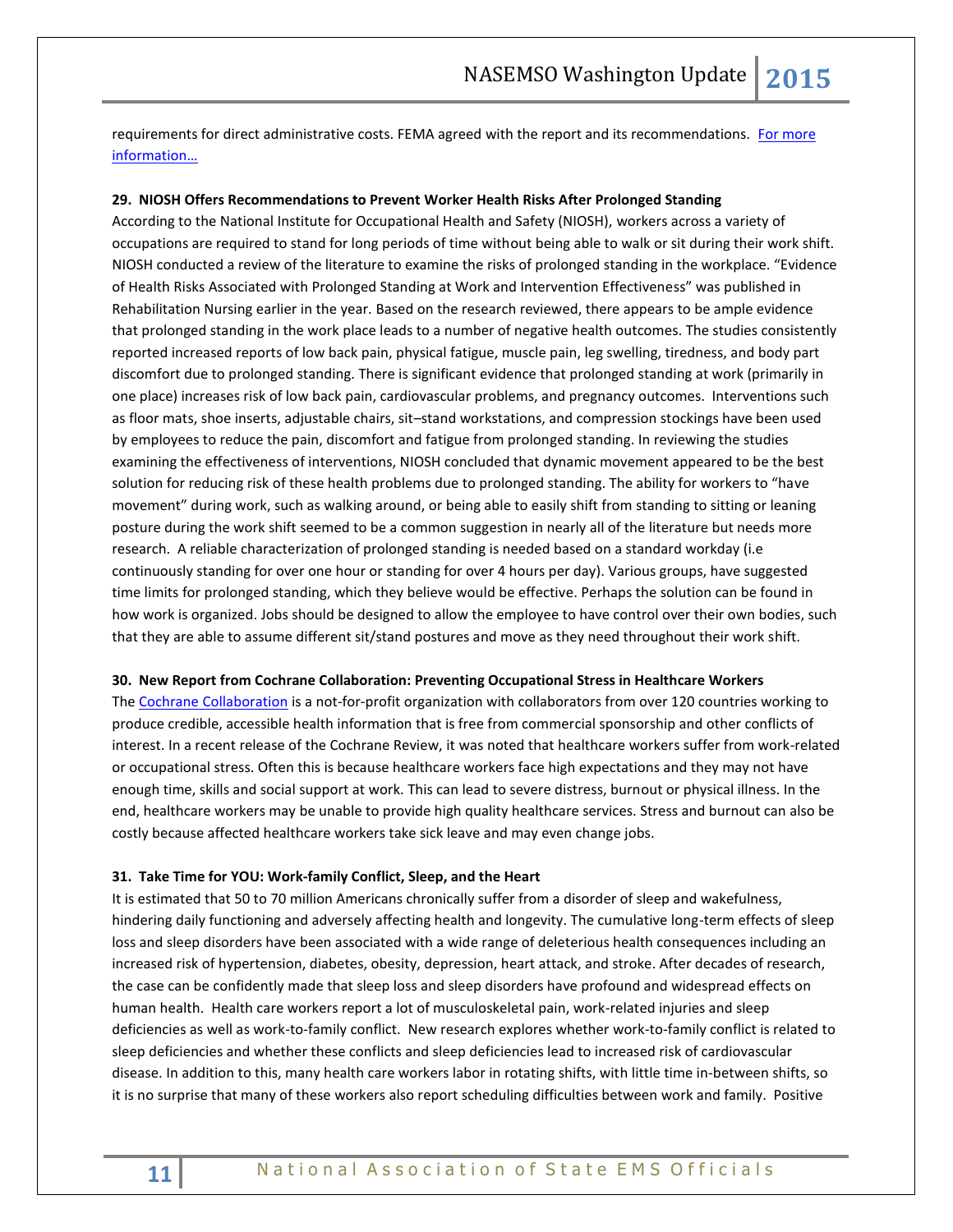interventions modifying sleep as a component of wellness aligns with the National Institute for Occupational Safety and Health (NIOSH) Total Worker Health program (see [related blog\)](http://blogs.cdc.gov/niosh-science-blog/2012/03/08/sleep-and-work), and is part of ongoing studies of workplace interventions (se[e related blog\)](http://blogs.cdc.gov/niosh-science-blog/2012/03/09/sleep/).

In related news, the National Institutes of Health, in partnership with the National Geographic Channel and The Public Good Projects, are drawing the nation's attention to the health consequences of sleep deprivation and what keeps Americans up at night. Common belief may hold that it gets harder to sleep the older you get, but sleep problems take a great toll on all ages, including young Americans: 70 percent of high school adolescents are sleep deprived, increasing their risk of suicide, mood problems and delinquency. Millions of U.S. adults have sleep apnea, and up to 80 percent don't even know it. Recent research has also shown that poor sleep may cause cancer to grow twice as fast in lab mice, and that sleeping too little might lead to an increased risk of Alzheimer's disease. Other notable facts include:

- 1/3 of Americans get fewer than 7 hours a sleep per night
- 12-18 million US adults have sleep apnea
- 5000-6000 crashes per year are attributed to drowsy drivers
- 1/3 of adults are sleepy during daytime hours

[For more information…](http://www.nih.gov/health/NIHandSleeplessinAmerica/)

## **32. HPRC Offers Wellness Resource Available to EMS Personnel**

A resource supported by the US Department of Defense (DoD) intended for military personnel and their families offers exceptional advice on optimizing human performance that EMS practitioners and agencies will find interesting and beneficial. Total Force Fitness (TFF) is a framework for building and maintaining health, readiness, and performance in the DoD. It views health, wellness, and resilience as a holistic concept where optimal performance requires a connection between mind, body, spirit, and family/social relationships. Whether or not you have a health resolution in the new year, EMS "warriors" will find the Human Performance Resource Center (HPRC) resource providing tools for increasing strength, endurance, speed, focus and concentration, motivation, improved memory, sleep and overall performance quick in a "one-stop" online resource, available [here.](http://hprc-online.org/)

## **33. Naloxone Legal Resources Released**

The Network for Public Health Law has two new resources related to the use of Naloxone for opioid overdoses. [Legal Interventions to Reduce Overdose Mortality: Emergency Medical Services Naloxone](https://www.networkforphl.org/_asset/8b7kmi/EMS-naloxone-overview.pdf) Access provides an overview of relevant laws and regulations for Emergency Medical Services naloxone access in all 50 states, D.C., Guam and Puerto Rico. [Using Law to Support Pharmacy Naloxone Distribution](https://www.networkforphl.org/_asset/qdkn97/Pharmacy-Naloxone-Distributions.pdf) explores the legal mechanisms for improved pharmacy distribution of naloxone, and helps public health professionals, prescribers, pharmacy managers, and local, and territorial health departments understand key legal issues.

#### **34. NAMD Releases Report on State Actions to Combat Prescription Drug Abuse**

The National Association of Medicaid Directors (NAMD) has released the report State Medicaid Interventions for Preventing Prescription Drug Abuse and Overdose. Statistics from the CDC indicate Medicaid enrollees are six times more likely than other patients to have a prescription drug overdose, and make up 45 percent of overdose deaths. NAMD's report outlines a variety of policies and initiatives that states are undertaking to curb prescription drug abuse and overdose and provides recommendations based on these existing initiatives. The recommendations fall into six broad categories:

- Leveraging Existing Medicaid Infrastructure
- Proactive Prevention Measures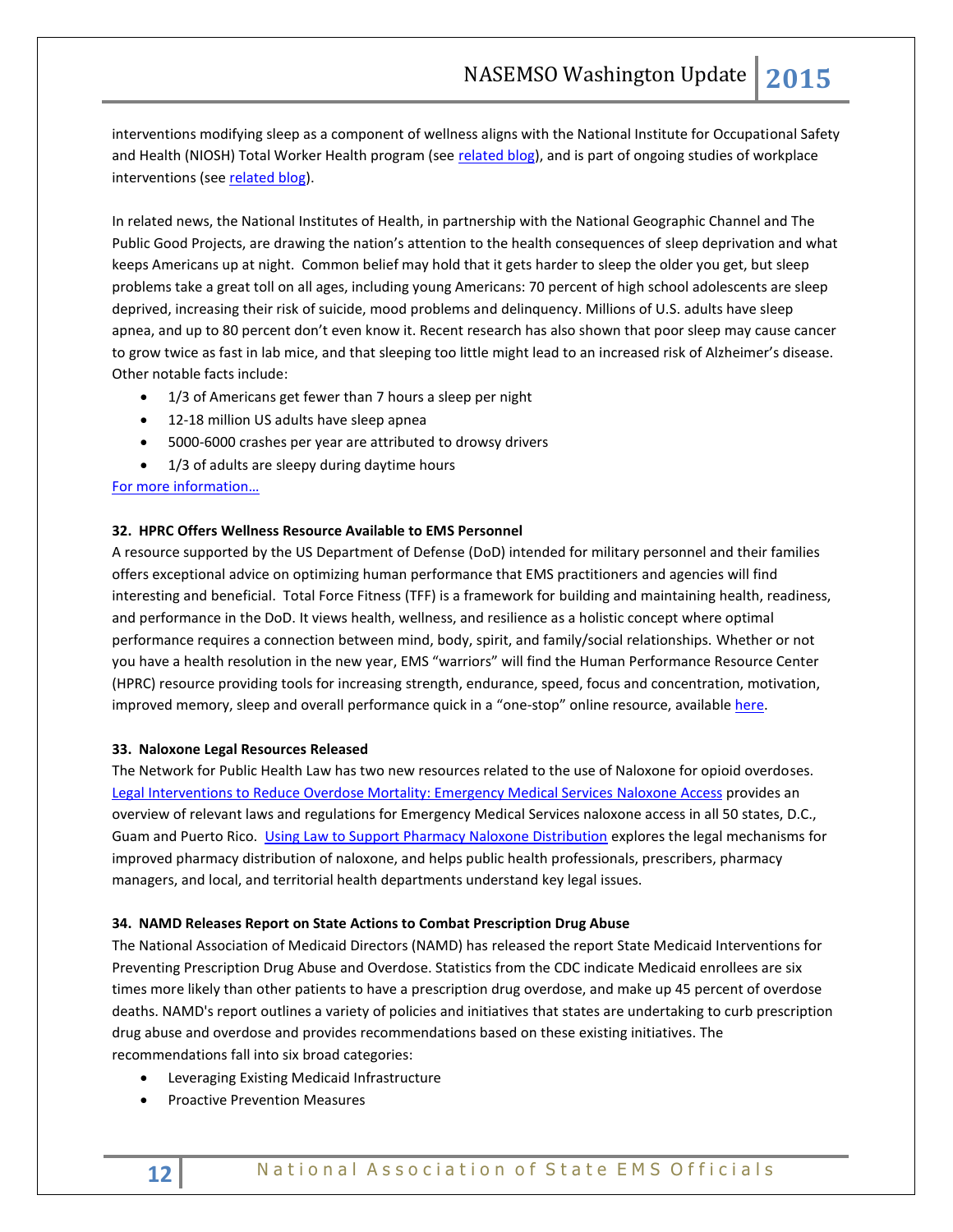- Active Monitoring and Surveillance
- Efficient and Effective Treatment of Addiction
- Cross-Agency Collaborative Efforts
- Collaboration with Medicaid Agencies from Other States

[For more information…](http://medicaiddirectors.org/node/1071)

## **35. WHO Recommends Naloxone to Prevent Overdose Deaths**

The World Health Organization (WHO) recently released [a statement](http://www.who.int/substance_abuse/information-sheet/en/) asserting that more than 20,000 deaths might be prevented every year in the United States alone if naloxone, used to counter drug overdoses, was more widely available including a recommendation that "naloxone be made available to people likely to witness an opioid overdose, as well as training in the management of opioid overdose." Few countries have such good data as the United States, but the WHO estimates about 69,000 people around the world die each year from overdoses of heroin or other opioids, with Iran, Russia and China known to have high numbers of opioid users.

#### **36. AHRQ Report Studies Outpatient Medication Management**

A new report from the Agency for Healthcare Research and Quality's Effective Health Care Program may help inform home care strategies for Mobile Integrated Health administrators. Medication therapy management (MTM) services are intended to address issues of polypharmacy, preventable adverse drug events, medication adherence, and medication misuse. MTM is the current term that represents a suite of health care services that have evolved out of the philosophy and processes described in the early 1990s as "pharmaceutical care." This review seeks to catalog outpatient-based MTM intervention components, assess the overall effectiveness of outpatient-based MTM in comparison with usual care, examine the factors under which outpatient-based MTM is effective and optimally delivered, assess what types of patients are likely to benefit from outpatient-based MTM services, and clarify what types of patients may be at risk of harms from such programs. This review does not address (1) MTM services provided within inpatient settings or shortly after hospital discharge, (2) disease management services provided by pharmacists, or (3) interventions designed as a single episode of contact. The rationale for limiting the scope to exclude some types of MTM interventions is to ensure that included studies are reasonably comparable with respect to intended purpose and design of the MTM intervention. The report, Medication Therapy Management Interventions in Outpatient Settings is [now available.](http://www.effectivehealthcare.ahrq.gov/ehc/products/516/2002/medication-therapy-management-report-141114.pdf)

## **37. IOM Focuses on Health Literacy in New Report**

With the implementation of the Patient Protection and Affordable Care Act (ACA), the issue of inadequate health literacy has become even more important. To explore the aspects of health literacy that impact the ability of patients to understand and follow discharge instructions and to learn from examples of how discharge instructions can be written to improve patient understanding of—and hence compliance with—discharge instructions, the Roundtable on Health Literacy held a 1-day public workshop. The Roundtable on Health Literacy brings together leaders from academia, industry, government, foundations, and associations and representatives of patient and consumer interests who work to improve health literacy. To achieve its mission, the roundtable discusses challenges facing health literacy practice and research and identifies approaches to promote health literacy through mechanisms and partnerships in both the public and private sectors. To download, "*Facilitating Patient Understanding of Discharge Instructions: Workshop Summary,"* clic[k here.](http://www.iom.edu/Reports/2014/Facilitating-Patient-Understanding-of-Discharge-Instructions.aspx)

## **38. CCDBG Ensures Funding to States to Improve Pediatric Disaster Planning Standards**

Congress recently passed and President Obama signed the Child Care and Development Block Grant (CCDBG) Act of 2014 into law. This reauthorizes the childcare program for the first time since 1996 and represents an historic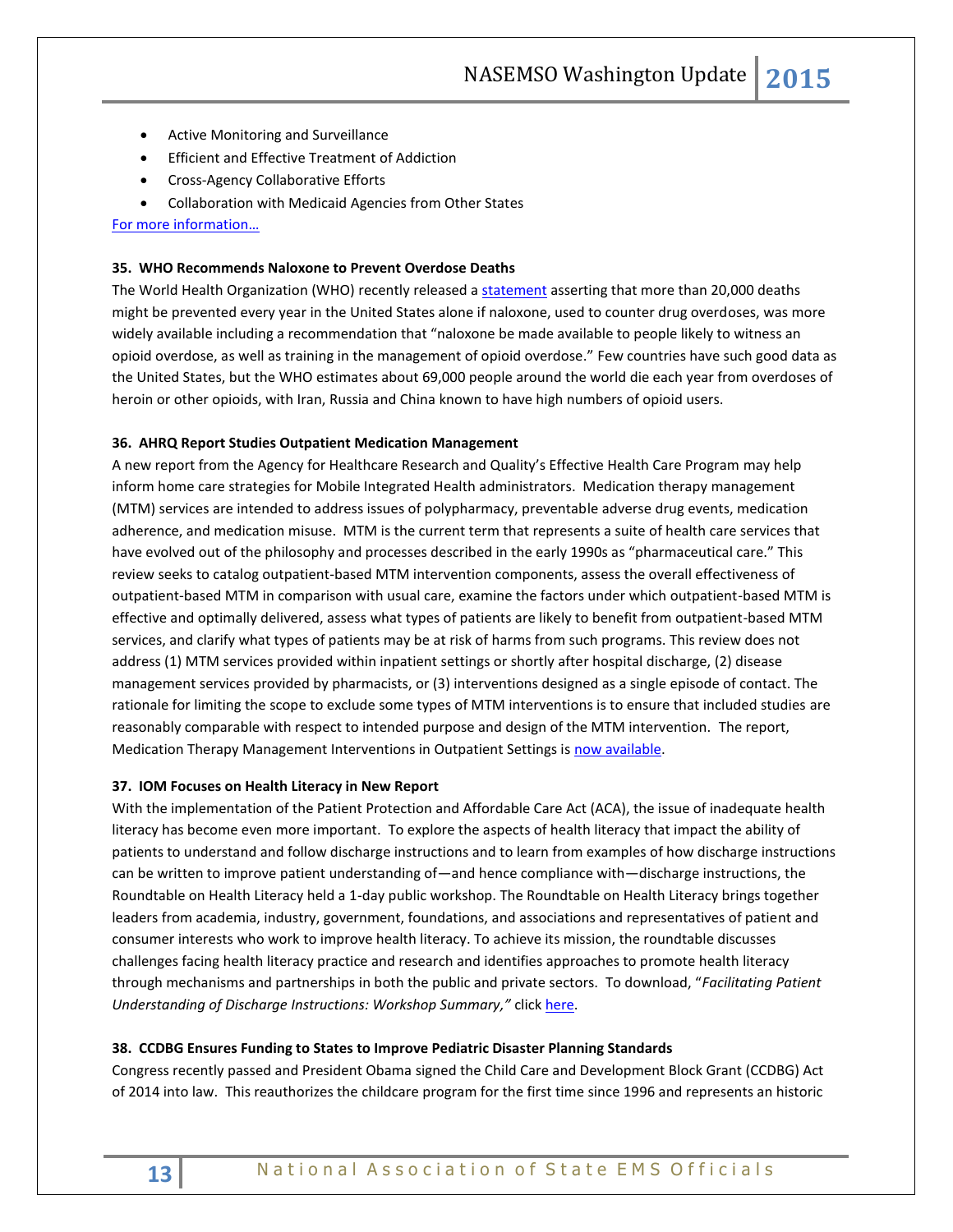re-envisioning of the Child Care and Development Fund (CCDF) program. The new law makes significant advancements by defining health and safety requirements for child care providers, outlining family-friendly eligibility policies, and ensuring parents and the general public have transparent information about the childcare choices available to them. CCDF is a \$5.3 billion block grant program that provides funding to States, Territories, and Tribes to provide access to child care services for low-income families and improve the quality of childcare. It also requires that basic emergency planning standards for child-care providers be required in every state, including three child-care disaster-planning standards tracked annually by Save the Children (based on recommendations of the National Commission on Children in Disasters formed after Hurricane Katrina.) Save the Children's 2014 Disaster Report Card showed that 19 states (Arizona, Delaware, Florida, Georgia, Idaho, Indiana, Iowa, Maine, Michigan, Minnesota, Montana, Nevada, North Dakota, Ohio, Oregon, Pennsylvania, South Dakota, and Virginia**)**  still fail to meet three childcare emergency planning standards. The standards are that states require all child-care providers to have 1) evacuation/relocation plans, 2) family-child reunification plans and 3) emergency plans for children with special needs. [For more information…](http://www.acf.hhs.gov/programs/occ/ccdf-reauthorization)

#### **39. New Study Reviews Recommendations for Rest Following Acute Pediatric Concussion**

Among the growing literature evaluating post-concussive treatment in kids is a new article in this month's issue of *Pediatrics*. "Benefits of Strict Rest After Acute Concussion: A Randomized Controlled Trial" follows 88 individuals aged 11-22 years presenting to a pediatric emergency department within 24 hours of concussion. Authors concluded that recommending strict rest post injury did not improve outcome and may have contributed to increased symptom reporting. Usual care (rest for 1-2 days with stepwise return to activity) is currently the best discharge strategy for pediatric mild traumatic brain injury/concussion. The article is currently available without a subscription. For more information...

#### **40. VETOViolence Web Site Encourages Public Health Approach to Youth Violence**

The Centers for Disease Control and Prevention (CDC) has created VetoViolence as a comprehensive source for violence prevention. The goal is to educate and empower communities to stop violence before it happens. The CDC continues to share research, trends, and best practices gathered from all over the country to support local community prevention. The customized, user-focused site provides information on child maltreatment, intimate partner violence, sexual violence, suicide, and youth violence. [For more information…](http://vetoviolence.cdc.gov/)

In related news, the Institute of Medicine recently convened "Means of Violence-A Workshop" focusing on the means or methods used to commit self-directed and interpersonal violent acts that result in life-threatening events or death, including firearms, pesticides, and other lethal means. [For more information](http://www.iom.edu/Activities/Global/ViolenceForum/2014-DEC-18.aspx) (including a recording of the proceedings)…

#### **41. ATS Unveils Explanation of Trauma Center Capability**

According to the American Trauma Society (ATS), trauma center levels across the United States are identified in two fashions by state designation process and a verification process. The different levels (ie. Level I, II, III, IV or V) refer to the kinds of resources available in a trauma center and the number of patients admitted yearly. These are categories that define national standards for trauma care in hospitals. Categorization is unique to both Adult and Pediatric facilities. Trauma Center designation is a process outlined and developed at a state or local level. The state or local municipality identifies unique criteria in which to categorize Trauma Centers. These categories may vary from state to state and are typically outlined through legislative or regulatory authority. Trauma Center Verification is an evaluation process done by the American College of Surgeons (ACS) to evaluate and improve trauma care. The ACS does not designate trauma centers; instead, it verifies the presence of the resources listed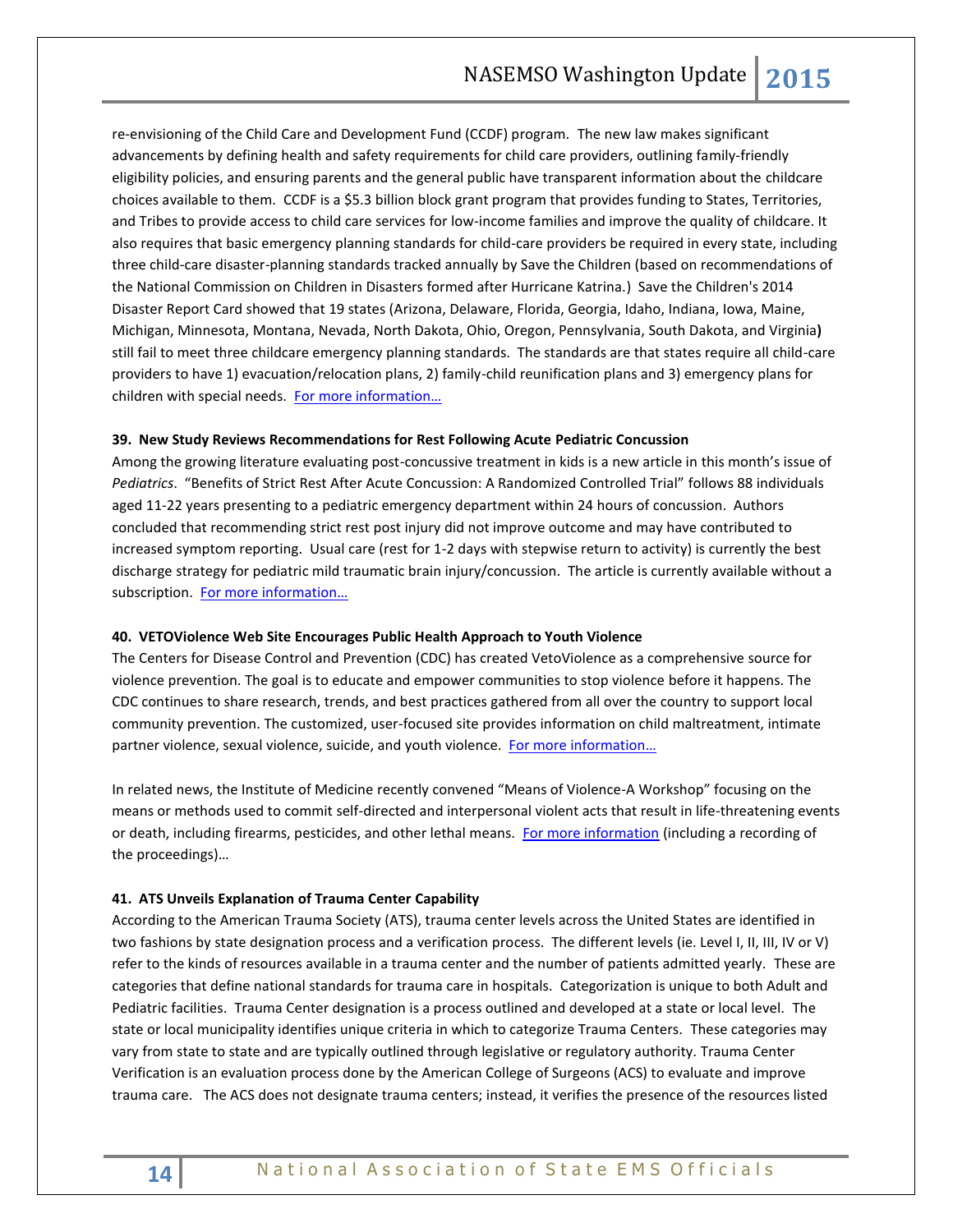in Resources for Optimal Care of the Injured Patient. These include commitment, readiness, resources, policies, patient care, and performance improvement. The ATS offers a description that differentiates between Level I-V trauma centers that can be used to help educate the public. For more information...

## **42. Reminder: FDA Drug Shortages Index Has Migrated to New Page**

Readers are reminded that the Food and Drug Administration (FDA) has migrated its "Current Drug Shortages Index" to [http://www.accessdata.fda.gov/scripts/drugshortages/default.cfm.](http://www.accessdata.fda.gov/scripts/drugshortages/default.cfm) Drug shortages and discontinuations reported to the FDA are listed with detailed information regarding product availability. Several medications in use by EMS agencies remain in short supply, including atropine sulfate, dextrose 5% bags, epinephrine, fentanyl , morphine sulfate, sodium chloride 0.9% injection bags, and more…

## **43. National Practitioner Data Bank Update**

The National Practitioner Data Bank (NPDB) is a confidential information clearinghouse with the primary goals of improving health care quality, protecting the public, and reducing health care fraud and abuse. Reporting to the Data Bank is a required activity, which enables the Data Bank to collect and share with authorized users information that contributes to the comprehensive and continuous review of practitioners' professional credentials, including EMS practitioners and EMS agencies. Any adverse action taken by the licensing or certification authority of the state as a result of a formal proceeding, including revocation or suspension of a license, reprimand, censure, or probation is reportable to NPDB within 30 days of the action. Complete rules, guidelines and various other resources can be found in the [NPDB Guidebook.](http://www.npdb.hrsa.gov/resources/NPDBGuidebook.pdf) (Please note: As part of the Affordable Care Act of 2010, the *Healthcare Integrity and Protection Data Bank* (*HIPDB*) officially became part of the National Practitioner Data Bank (NPDB) in 2013. Data that was previously contained in the HIPDB was merged into NPDB.)

The Health Resources and Services Administration, Department of Health and Human Services, has announced that a **decrease in user fees** charged to individuals and entities authorized to request information from the National Practitioner Data Bank (NPDB) has gone into effect. The new fee is \$3.00 for both continuous and one-time queries and \$5.00 for self-queries. All other aspects of querying and reporting will remain the same. The Secretary of HHS continues to exercise regulatory authority to publish a report listing government agencies that have failed to meet their NPDB reporting requirements. Compliance by profession is [available for review.](http://www.npdb.hrsa.gov/servlet/ComplianceStatusByProfessionServlet?selectedTab=Status) Reporting Compliance Status [by State](http://www.npdb.hrsa.gov/resources/npdbstats/npdbMap.jsp) is also available. Tables include only those states and professions that HRSA has reviewed or is currently reviewing. The compliance status listed in the tables is one of eight possible determinations: [Compliant, Non-](http://www.npdb.hrsa.gov/resources/TabbedPages/ComplianceStatusByProfession/Background.jsp)[Compliant, Working Toward Compliance, Under Review, Attested, Could Not Attest, Failed to Attest, or Not](http://www.npdb.hrsa.gov/resources/TabbedPages/ComplianceStatusByProfession/Background.jsp)  [Reviewed.](http://www.npdb.hrsa.gov/resources/TabbedPages/ComplianceStatusByProfession/Background.jsp) **An online learning session for state regulatory/licensing boards on NPDB reporting requirements and procedures is [available here.](http://www.npdb.hrsa.gov/community_n_education/webcasts/stateLicensingBoardForum.jsp)** 

#### **44. OSHA Updates Requirements for Reporting Work-Related Injuries/Fatalities**

For employers under the federal jurisdiction of the Occupational Safety and Health Administration that means more than just making resolutions, they will need to comply with new reporting requirements going into effect January 1, 2015. Employers will now be required to report all work-related fatalities within 8 hours and all inpatient hospitalizations, amputations, and losses of an eye within 24 hours of finding about the incident. Previously, employers were required to report all workplace fatalities and when three or more workers were hospitalized in the same incident. All employers covered by the [Occupational Safety and Health Act,](https://www.osha.gov/pls/oshaweb/owadisp.show_document?p_table=OSHACT&p_id=2743) even those who are exempt from maintaining injury and illness records, are required to comply with OSHA's new severe injury and illness reporting requirements. To assist employers in fulfilling these requirements, OSHA is developing a Web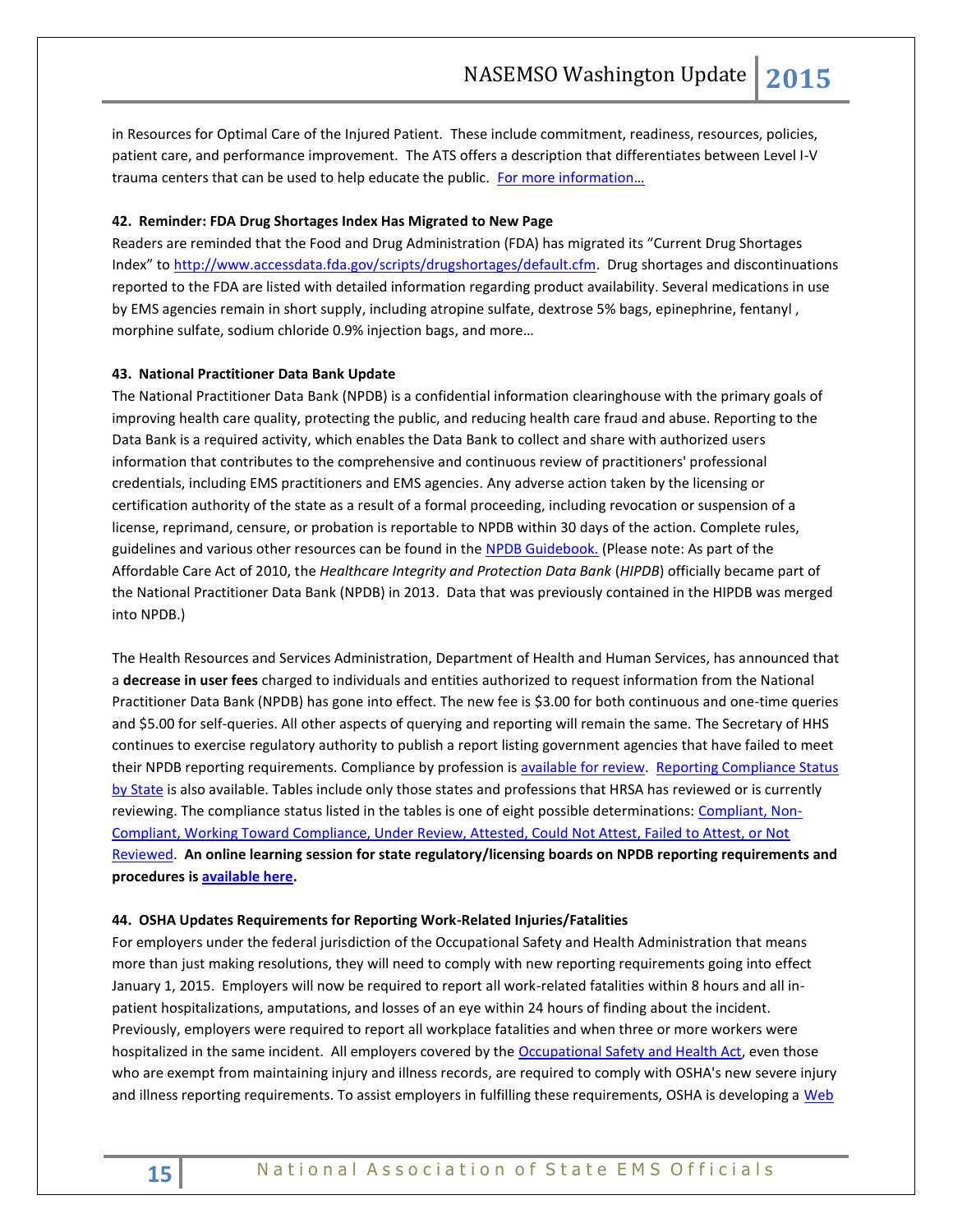[portal](https://www.osha.gov/report_online/) for employers to report incidents electronically, in addition to the phone reporting options. For more [information…](https://blog.dol.gov/2014/12/15/a-new-year-new-osha-reporting-requirements/)

## **45. Senate Approves Murthy as Surgeon General**

On December 15, in a long-awaited vote, the Senate confirmed Dr. Vivek Murthy as the 19th Surgeon General of the United States. Dr. Murthy has been a member of the Advisory Group on Prevention, Health Promotion, and Integrative and Public Health chaired by the Surgeon General. His nomination was opposed by the National Rifle Association, which delayed the Senate vote. According to the President, "As 'America's Doctor,' Vivek will hit the ground running to make sure every American has the information they need to keep themselves and their families safe. He'll bring his lifetime of experience promoting public health to bear on priorities ranging from stopping new diseases to helping our kids grow up healthy and strong." [For more information…](http://www.hhs.gov/news/press/2014pres/12/20141215a.html)

#### **46. GAO Examines Prescription Drug Fraud, Waste, and Abuse**

Recent media reports and law enforcement actions have highlighted the problem of prescription drug fraud, waste, and abuse in the United States. Medicare, and the Part D prescription drug benefit, are susceptible to such fraud—a risk made greater by Medicare's size, scope, and complexity. The US Government Accountability Office (GAO) and others have raised questions about CMS's oversight of its activities to address fraud, waste, and abuse in Part D, as well as oversight of the contractors tasked with this work. In a recent report, *"CMS Pursues Many Practices to Address Prescription Drug Fraud, Waste, and Abuse"*, GAO examined (1) practices for promoting prescription drug program integrity, and (2) the extent that CMS's oversight of Medicare Part D program integrity, including the program integrity contractors, reflects these practices. To develop a list of practices, GAO interviewed 14 stakeholder groups involved in various aspects of prescription drug program integrity, including provider, beneficiary, and anti-fraud groups; identified and reviewed related documents; and conducted a search of eight bibliographic databases that included peer-reviewed articles and government documents. GAO organized the practices based on the three categories of GAO's Fraud Prevention Framework. To determine how CMS's oversight reflects these practices, GAO analyzed agency documents, such as contracts, manuals, work products, and CMS audits of contractors; and interviewed agency officials. For more information...

## **47. NHTSA Announces Investigation into Child Seat Recall**

The U.S. Department of Transportation's National Highway Traffic Safety Administration (NHTSA) recently announced that it opened an investigation into the timeliness of Graco Children's Products, Inc.'s (Graco) reporting of a safety defect in child seats. The defect involves buckles of child and infant car seats that stick or become stuck in the latched position, creating an unreasonable risk to a child's life in the event of an emergency. After continued pressure from NHTSA, Graco eventually recalled over six million defective car seats in 2014, the largest child seat recall in U.S. history. If NHTSA's investigation finds that Graco was untimely in reporting the defect, the manufacturer could be fined up to \$35 million in civil penalties. [For more information…](http://www.safercar.gov/staticfiles/safercar/pdf/INCLA-EA13001-9133.pdf)

## **48. CDC Updates Immunization Schedule Resources for Websites**

The Centers for Disease Control and Prevention (CDC) has posted new resources on immunization schedules intended to be viewed on agency and organizational web sites. You can syndicate any or all of the immunization schedules – [those intended for healthcare professionals](http://www.cdc.gov/vaccines/schedules/syndicate.html#hcp) and th[e easy-to-read schedules](http://www.cdc.gov/vaccines/schedules/syndicate.html#easy-read) intended for everyone. It's a one-time task. Once you save the code to your page, you're done; no additional maintenance is needed. For [more information…](http://www.cdc.gov/vaccines/schedules/syndicate.html#easy-read)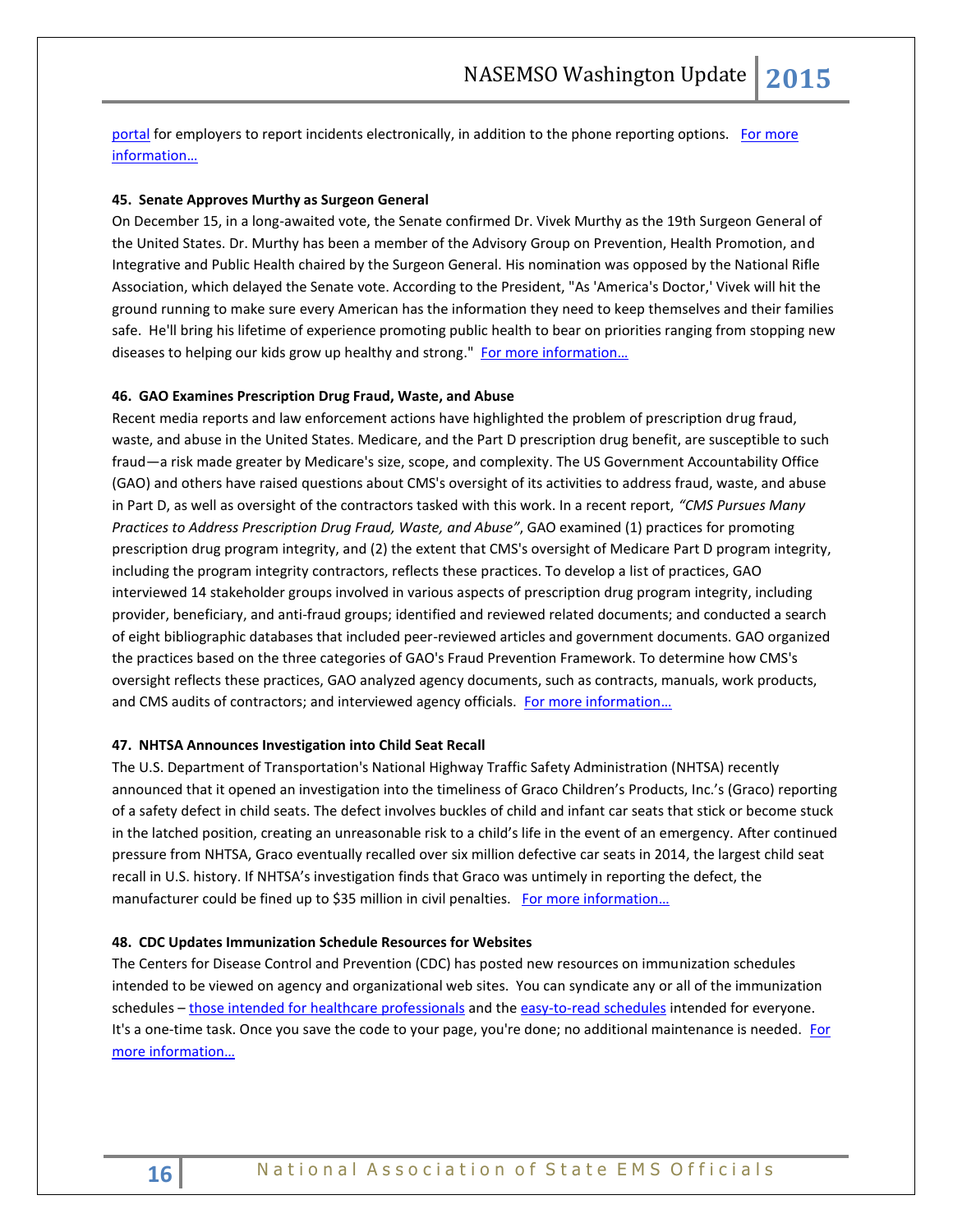## **49. DOJ Report Highlights Efforts to Combat Substance Abuse**

The Drug Enforcement Administration produces the National Drug Threat Assessment in partnership with local, state, tribal, and federal agencies. To accurately depict a national-level perspective of the drug issues facing the United States, the report integrates the most recently available reporting from law enforcement and intelligence agencies with the most current data from public health agencies regarding national substance abuse indicators. This report also draws on information from more than 1,200 local, state, tribal, and federal law enforcement partners who provided input for the assessment. More than a fifth of U.S. law enforcement agencies say controlled prescription drug abuse is the greatest drug threat, a significant increase since 2009, according to the DEA's recently issued threat assessment. According to the 2014 DEA's National Drug Threat Assessment Summary, not only do prescription drugs account for more deaths than heroin and cocaine combined, prescription opioids are a more than \$53 billion a year business. The annual assessment provides policymakers, law enforcement personnel, and prevention and treatment specialists with relevant strategic drug intelligence to assist in formulating counterdrug policies, establishing priorities, and allocating resourses. For more information...

#### **50. OPM Authorizes Paid Leave to Feds Exposed to EVD**

The U.S. Office of Personnel Management (OPM) is coordinating with the Centers for Disease Control and Prevention (CDC) and the Occupational Safety and Health Administration (OSHA) to educate the Federal community on the various human resources (HR) flexibilities and authorities available to help protect the Federal workforce and ensure continuity of operations during periods of health concern. According to a Nov. 25 Office of Personnel Management memo, agencies should give excused absences to federal employees who are exposed to Ebola in the course of their work, but don't show symptoms of the disease. With excused absences, federal employees are allowed paid leave without it cutting into their sick or personal time off. Agencies can approve excused absences under a human resources provision that singles out "quarantinable communicable diseases" – including viral hemorrhagic fevers such as Ebola – as a viable reason for excusing an employee from work without penalty. For more information...

#### **51. NHTSA Unveils SaferRide App**

U.S. Department of Transportation Secretary Anthony Foxx and National Highway Traffic Safety Administration (NHTSA) Deputy Administrator David Friedman recently unveiled a new mobile app to help people who have been drinking get a safe ride home. NHTSA's new SaferRide app will help keep drunk drivers off our roads by allowing users to call a taxi or a friend and by identifying their location so they can be picked up. The app is available for [Android devices on Google Play,](https://play.google.com/store/apps/details?id=com.nhtsa.SaferRide) an[d Apple devices on the](https://itunes.apple.com/us/app/saferride/id950774008?mt=8) iTunes store.

## **52. OnStar Offers Free Newsletter Geared to EMS and Public Safety**

OnStar's public safety e-Newsletter containing content specifically for law enforcement officers, fire fighters, emergency medical service and 9-1-1/public safety answering point personnel is distributed three - four times per year and contains current and new information about OnStar's emergency services, available training materials and other public safety-related content that can help you on the job. The most recent issue can be found here: [http://newsletter.onstaremergencyservices.com](http://newsletter.onstaremergencyservices.com/) and readers are encouraged to sign up from the site to automatically receive future issues. Additionally, there is a **COMPLIMENTARY** one hour online course for public safety available on the OnStar Public Safety website at [www.onstar.com/publicsafety](http://www.onstar.com/publicsafety) which is approved for continuing education credit with IAED and APCO. With more and more OnStar-equipped/subscribed vehicles on the road, the e-Newsletter and training are valuable ways to stay up to date with OnStar's connected vehicle technology.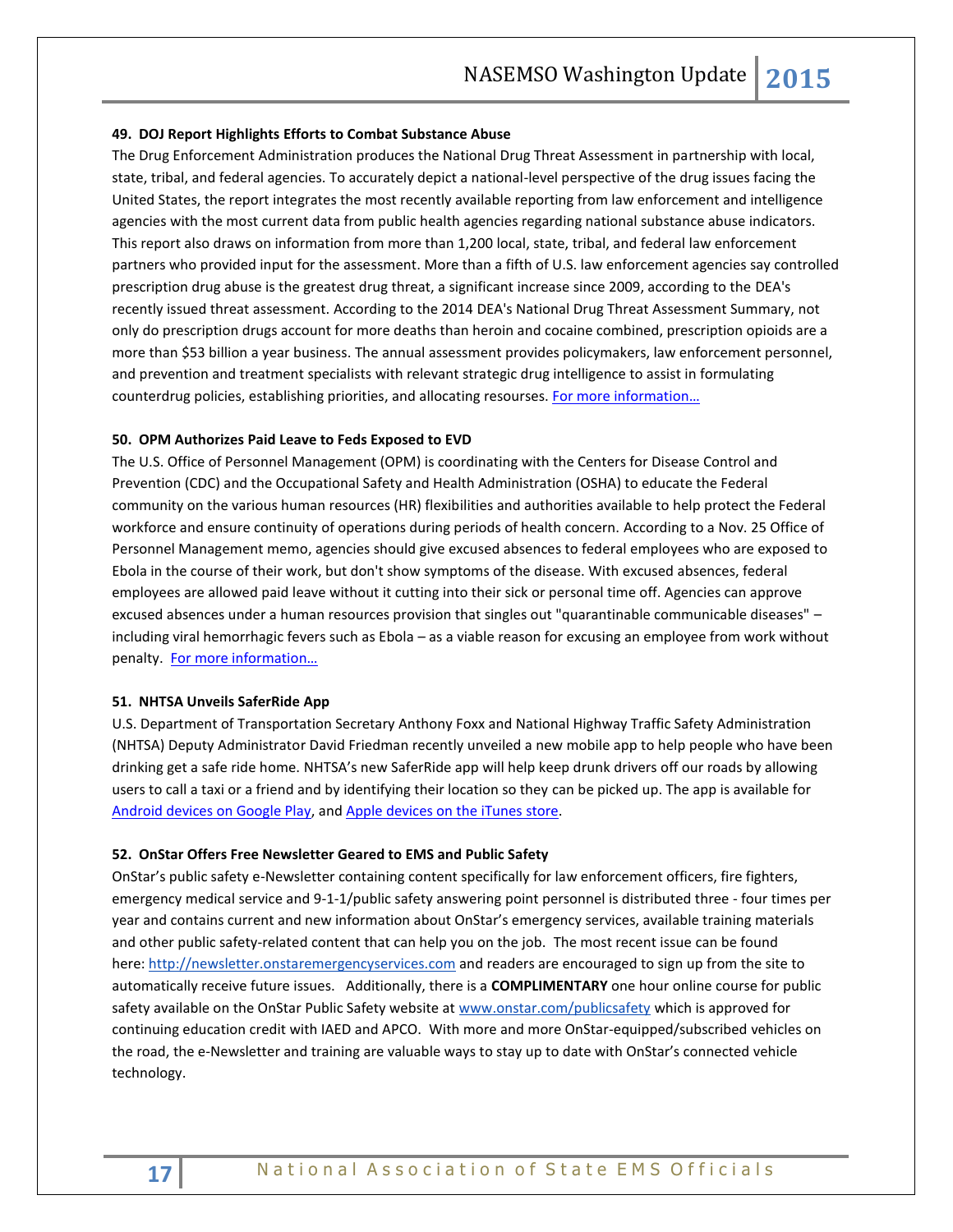## **53. Getnaloxonenow.org Provides Free Training for Bystanders and First Responders**

Get Naloxone Now is an online resource to train people to respond effectively to an opioid-associated overdose emergency. Get Naloxone Now advocates for widespread access to overdose education and training in how to administer naloxone, the life-saving antidote for opioid-associated overdose. Get Naloxone Now seeks to increase the number of lives saved by bystanders and first responders (police officers, firefighters and EMTs). Funding to develop the training modules was provided by the National Institutes of Health, National Institutes on Drug Abuse, Grant #1R43D033746-01 and Grant #1R43DAO29358-01A1. Prototypes of the modules were developed at Social Sciences Innovations Corporation, Inc. (SSIC).

## **54. EMS Blogger Challenges States and Medical Directors to Rethink Approach to Epi Administration**

While organizationally NASEMSO is not one to engage in online discussions, one particular post by Paramedic Chris Kaiser recently caught my eye as editor for the Washington Update. "Why do Ambulances Carry Epipens?" is a thoughtful view on the recent surge in the cost of Epipens® in light of efforts by advocacy groups to expand the availability of the device at the Basic Life Support level. In fact, some states DO permit EMT's to use Epipens® with special training although many EMS agencies are reluctant to stock them due to the expense, infrequent use, and relatively short shelf life. While I am not opining on EMT's giving epinephrine one way or the other, I am impressed by the quality and professionalism displayed by one committed EMS practitioner as an example for others related to improving practice. So here's a "shout out" to Paramedic Kaiser, "trying to advance the idea that the Emergency Medical Services can be made into the profession that we all want it, need it, and know it deserves to be" for a job well done!! Check it out at [Life Under the Lights.](http://www.lifeunderthelights.com/2014/12/22/why-do-ambulances-carry-epi-pens/#sthash.5el051Fz.Q9E9kXK7.dpbs)

## **55. IOM Publishes Consensus Report on End of Life Issues**

For patients and their loved ones, no care decisions are more profound than those made near the end of life. For the millions of Americans who work in or with the health care sector—including clinicians, clergy, caregivers, and support staff—providing high-quality care for people who are nearing the end of life is a matter of professional commitment and responsibility. Health system managers, payers, and policy makers, likewise, have a responsibility to ensure that end-of-life care is compassionate, affordable, sustainable, and of the best quality possible. A substantial body of evidence shows that broad improvements to end-of-life care are within reach. In Dying in America, a consensus report from the Institute of Medicine (IOM), a committee of experts finds that improving the quality and availability of medical and social services for patients and their families could not only enhance quality of life through the end of life, but may also contribute to a more sustainable care system. For more information...

#### **56. EMS State of the Science 2014 Supplement Available Online**

A special supplement to JEMS is now available, prepared in cooperation with the U.S. Metropolitan Municipalities EMS Medical Directors Consortium (aka, the "Eagles" Coalition), highlighting some of the most important scientific advancements reported at the 2014 Gathering of Eagles Conference held in Dallas, Texas. It takes an in-depth look at significant research, advances in resuscitation practices, and the corresponding scientific data, presented at the 2014 conference. Each is the result of innovative and cutting edge processes, protocols and equipment implemented in many of the U.S. metropolitan municipalities. The supplement is sponsored by Advanced Circulatory, American Heart Assocation, American Red Cross, Laerdal, Physio-Control Inc, and ZOLL. For more [information…](http://www.jems.com/special/ems-state-science-2014)

#### **57. From the National Law Review**

[The Year in Social Media: Four Big Developments from 2014](http://www.natlawreview.com/article/year-social-media-four-big-developments-2014) includes discussions on Equal Employment Opportunity Commission (EEOC) rulings on employment decisions based on information collected from social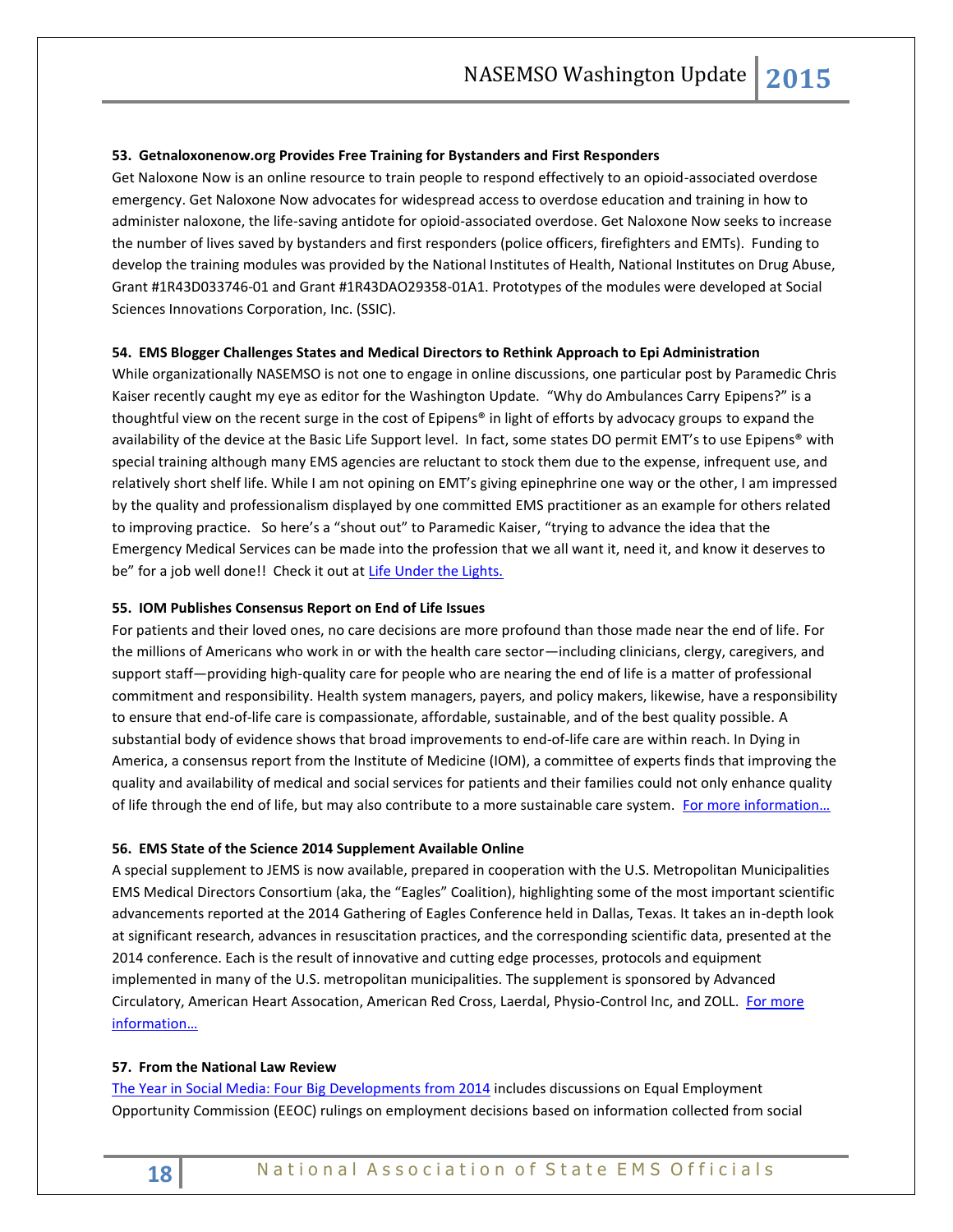networks, National Labor Relations Board (NLRB) rulings on work-related employee postings, State regulatory activities on employers accessing employee social media accounts, and academic research related to employer policies on social media.

## **58. OOH Cardiac Arrest Care: Less Is More**

Patients with out-of-hospital cardiac arrest are typically treated with advanced life support (ALS) rather than basic life support (BLS). However, there is little evidence of benefit for ALS, and the 2004 Ontario Prehospital Advanced Life Support (OPALS) study found no improvements in survival or neurological outcome after implementation of ALS protocols in 17 cities in Ontario (NEJM JW Emerg Med Sep 29 2004). Given the significant resources allocated to ALS training and response, authors analyzed Medicare data to compare outcomes between patients with out-ofhospital cardiac arrest treated with ALS and those treated with BLS. The analysis included 32,935 patients, of whom 5% were treated with BLS. Patients treated with ALS had lower rates of both survival to hospital discharge (9% vs. 13%) and survival to 90 days (5% vs. 8%). Among patients admitted to the hospital, a higher proportion of those treated with ALS had poor neurological outcomes (45% vs. 22%). Authors concluded, "Patients with out-ofhospital cardiac arrest who received BLS had higher survival at hospital discharge and at 90 days compared with those who received ALS and were less likely to experience poor neurological functioning." For more information...

## **59. EMS Job Posting**

The Texas Department of Public Safety announces an opportunity for Special Operations Manager, TDEM-Austin HQ. The position is located within the TDEM Chief of Staff Section (Emergency Medical Services Unit) and is grantfunded. [For more information…](http://agency.governmentjobs.com/txdps/default.cfm) 



## **\*\*\*STATEWIDE EMS CONFERENCES\*\*\***

**\*\*\*National Conferences and Special Meetings\*\*\***

## **UPCOMING EVENTS**

**PLEASE NOTE: CALENDAR ITEMS ARE ALWAYS WELCOME!!! Send t[o robinson@nasemso.org](mailto:robinson@nasemso.org)**

## **\*\*\*STATEWIDE EMS CONFERENCES\*\*\***

\* [2015 John M. Templeton Jr. Pediatric Trauma Symposium.](http://www.templetontrauma.org/) March 6 – 7, 2015. Omni William Penn Hotel Pittsburgh, PA[. TOPIC course](http://www.traumanurses.org/) (Pediatric focused) as a pre-conference March 5, 2015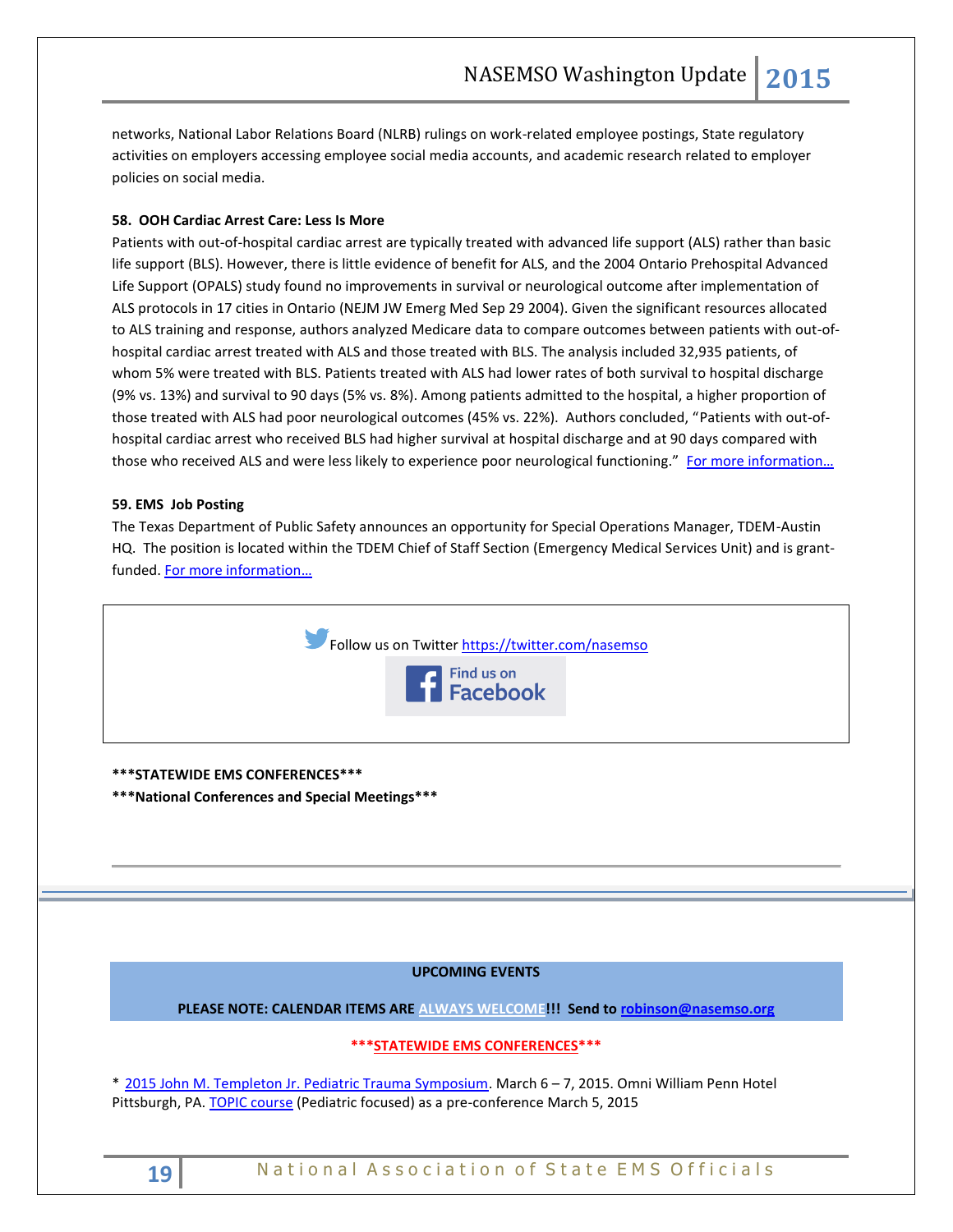## **\*\*\*National Conferences and Special Meetings\*\*\***

# **NAEMSE Instructor Course Level 1**

January 16-19, 2015 Lebanon, TN

January 30-February 1, 2015 Baton Rouge, LA

**NAEMSE Instructor Course Level 2**

February 20-21, 2015 Brooklyn, NY

## **[For more information…](http://www.naemse.org/instructor-course/)**

[NAEMSP Annual Meeting.](http://www.naemsp.org/Pages/Annual-Meeting.aspx) January 22-24, 2015. New Orleans, LA

EMS Today [-The JEMS Conference and Expo.](http://www.emstoday.com/) February 25-28, 2015. Baltimore Convention Center, Baltimore, MD.

[AAEM Scientific Assembly.](http://www.aaem.org/education/scientific-assembly) Feb 28-March 4, 2015. Austin, TX.

[Fire-Rescue Med 2015.](http://r20.rs6.net/tn.jsp?f=001wzKW8mjjcnbesjq6-qmpJD19e-gq3Y5FOwmLWLTgNIHh6hCIiHqstIkhCoTW5Uyg5JHBLmj2zNppZBHeNTGNTdI5SrotG71jPj3RaQkWp9X6p0vhHDIEZVzNUas8In4_qQGVO71TIkVNvy5kr3wuB85fej8-1BwMpA4FqxZYhS0=&c=K-4O5t1NK0pvyYYLP6KIFRGJQfUv3C2HcUe9uWpDHDHXSHf7SX---w==&ch=Yx938ZHswsHC8i2jMpUmQmj_h7fbCpC2dtXJjMCXJYGpD2EZ9Y-O6g==) Hosted by IAFC. March 21-25, 2015 in Henderson, NV.

[2015 Preparedness Summit:](http://r20.rs6.net/tn.jsp?f=001wzKW8mjjcnbesjq6-qmpJD19e-gq3Y5FOwmLWLTgNIHh6hCIiHqstFFMbeOwVwTNMuZX6CwfLJh1ec6r8FGt5MkZtgydlbkKvPVeaYNjBpYWW2JzpyHfusQltfbi8UCgcLGFDwwq0YW95dfGYVfynmKNiyRfz-lS_xckL2nnntfDjkKRdOYxfA==&c=K-4O5t1NK0pvyYYLP6KIFRGJQfUv3C2HcUe9uWpDHDHXSHf7SX---w==&ch=Yx938ZHswsHC8i2jMpUmQmj_h7fbCpC2dtXJjMCXJYGpD2EZ9Y-O6g==) Global Health Security: Preparing a Nation for Emerging Threats. April 14-17, 2015 in Atlanta, GA.

[NASEMSO Mid-Year Meeting.](http://www.nasemso.org/Meetings/MidYear/index.asp) April 19-22, 2015. San Antonio, TX.

[\\*EMS On The Hill Day.](http://www.naemt.org/advocacy/emsonthehillday.aspx) Briefing on April 28, 2015; Hill visits on April 29, 2015. Washington, DC

National Rural EMS Leadership Conference. May 5-6, 2015 Cheyenne, WY

NAEMSE Annual Symposium. August 4-9, 2015. Nashville, TN.

[Pinnacle 2015.](http://pinnacle-ems.com/program/) August 3-7, 2015. Jacksonville, FL.

[EMS World Expo.](http://emsworldexpo.com/) September 15-19, 2015. Las Vegas, NV.

[ENA Annual Meeting.](http://www.ena.org/education/conferences/2015/Pages/default.aspx) September 28-October 3, 2015. Orlando, FL.

[NASEMSO Annual Meeting.](http://www.nasemso.org/Meetings/Annual/AnnualMeeting2015.asp) October 12-16, 2015. Louisville, KY.

ACEP Scientific Assembly. October 26-29, 2015. Boston, MA.

\*IAEM Annual Conference and EMEX Expo. November 13-18, 2015 in Las Vegas, NV. Speaker abstracts are currently being accepted. To be selected, it is crucial that your submission be compelling in both the importance of